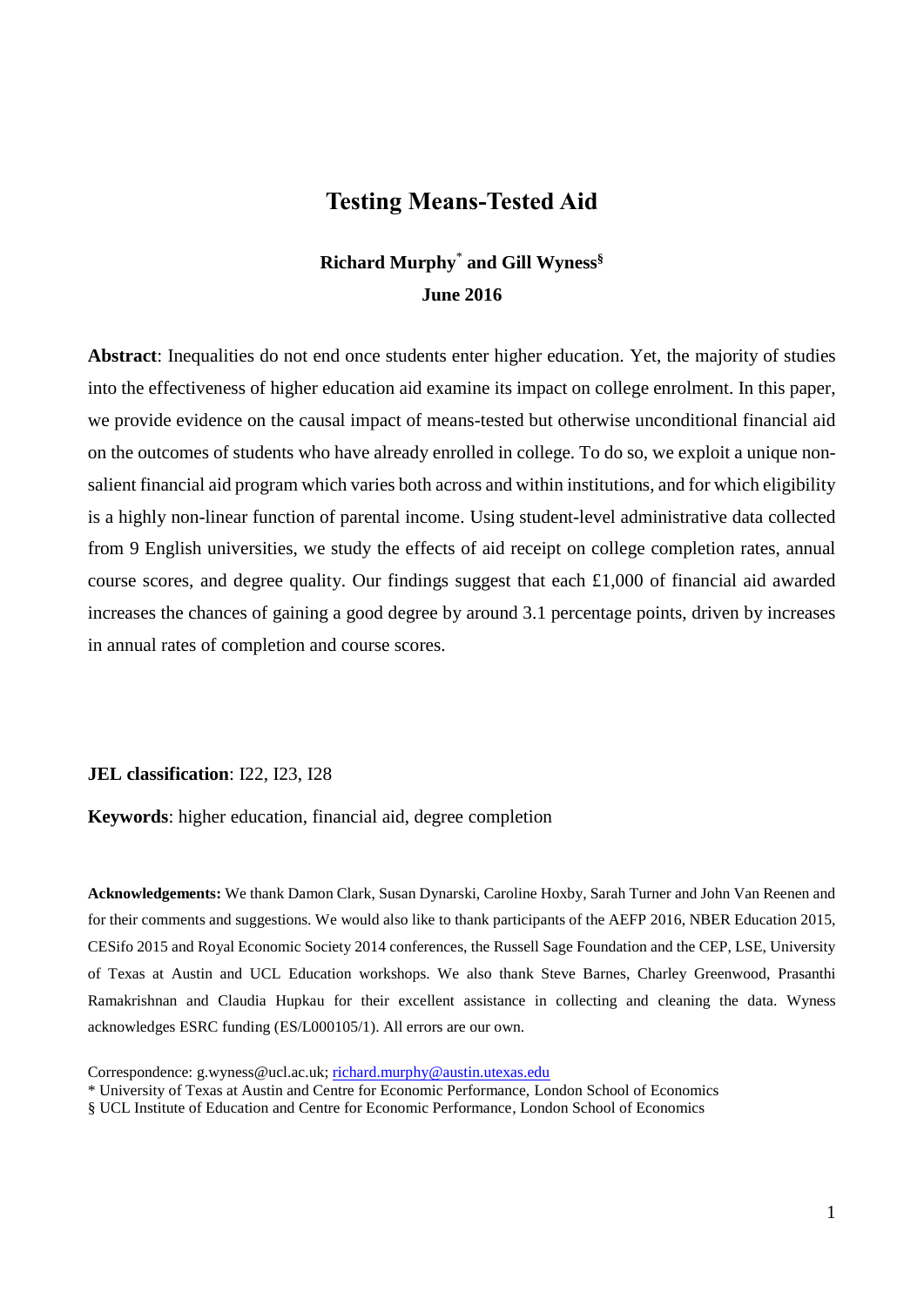# **1. Introduction**

<u>.</u>

Given the substantial economic returns to higher education (Leslie and Brinkman, 1998; Psacharopoulos, 1994, Blundell et al, 2000), increasing the probability of degree acquisition among disadvantaged students is important for governments' human capital accumulation and social mobility strategies. It is no surprise, then, that billions of dollars per year is spent on student aid in higher education (HE) systems around the world (OECD, 2016).

To date, the majority of student aid research has focused on its effects on the extensive margin, specifically focusing on matriculation decisions (Kane 1999, Dynarski, 2003; 2003, Seftor and Turner 2002, Nielsen et al., 2010, Dearden et al, 2010). The consensus from these studies is that aid programmes increase enrolment to the tune of around 1-3 percentage points per \$1,000.

However, there is comparatively little research estimating the causal effect of aid on the intensive margin. The perennial issue is that the vast majority of financial aid programs will impact on both the extensive and intensive margins simultaneously, making it hard to isolate the impact of financial aid on student graduation. Moreover, whilst much research has looked at the impact of merit based incentives on the outcomes of enrolled students (Scott-Clayton, 2011; Garibaldi et al., 2012, Joensen,2013), generally finding that these incentives improves student outcomes, only a small number of studies have examined the effectiveness of non-incentive based aid on the outcomes of enrolled students, invariably focusing on Pell Grants (Bettinger, 2004; Denning, 2016). However, even the Pell grant has federal standards requiring the student to maintain a minimum GPA and credit ratio, with over 40 percent of first year community college students failing to meet them (Schudde & Scott-Clayton, 2014), meaning that even this funding is not completely unconditional.<sup>1</sup>

<sup>&</sup>lt;sup>1</sup> Pell Grants have ongoing requirements called "Satisfactory Academic Progress" standards. The federal government requires that students on federal aid maintain a certain GPA and credit ratio, as well as complete their program within a specified timeframe, in addition to reapplying for aid every year. Colleges have some flexibility in how they implement the policy, but most require a 2.0 cumulative GPA and that students complete 2/3 of their credits attempted at the end of year 1.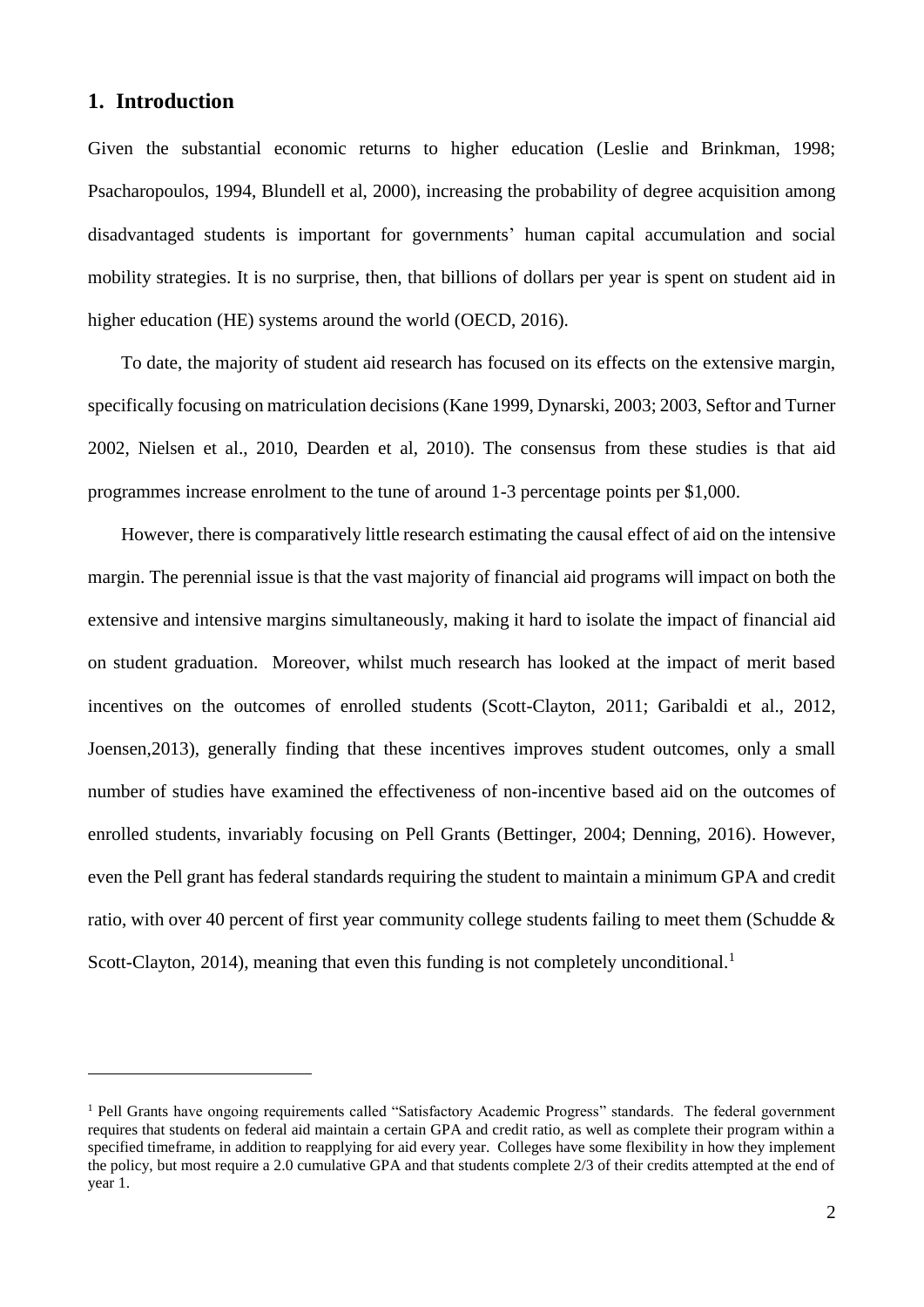In the absence of incentives, why would an unconditional cash transfer have any impact on student outcomes? It is often thought that liquidity constraints faced by some students limits their ability to learn, for example via not being able to afford learning materials, poor living environment, or increased time in paid employment. Providing students with fungible aid would relieve liquidity constraints. In addition to the financial benefits there may also be psychological benefits to the receipt of aid. Students receiving funds may increase effort treating the interaction as some form of gift exchange, or could increase their confidence if they perceive it to be awarded on the basis of ability. While the precise channels through which financial aid may impact student outcomes is interesting, it is beyond the scope of this paper. The paper answers the question 'what impact does unconditional financial aid have on students' outcomes from enrolment up to graduation?' This is a fundamental question as the socio-economic gaps do not disappear once students enter the door of HE. Low income students are more likely to drop out of college or perform poorly in exams (Bettinger, 2004; Crawford, 2013). And whilst college participation has grown substantially among young people from the poorest background over the past 20 years, completion rates have remained stubbornly low for this group relative to their richer counterparts (Bailey and Dynarski, 2011). The resulting 45 percentage point gap in college completion among rich and poor students, in conjunction with the high wage returns to a degree (Card, 1999), is a concern for income inequality and social mobility.

However, as is widely acknowledged in the literature (Dynarski, 2003; Bettinger, 2004) estimating the impact of student aid on educational attainment is an empirical challenge. There are three main issues at play. First, student aid tends to be correlated with many observable and unobservable factors that also affect an individuals' educational attainment. Aid recipients are more likely to be from poor backgrounds and so are more likely to drop out for reasons unrelated to receipt of aid. Hence, estimates of the impact of aid on attainment are likely to be downward biased. To overcome this issue, researchers would ideally study a form of aid in which students from the same income group receive varying amounts.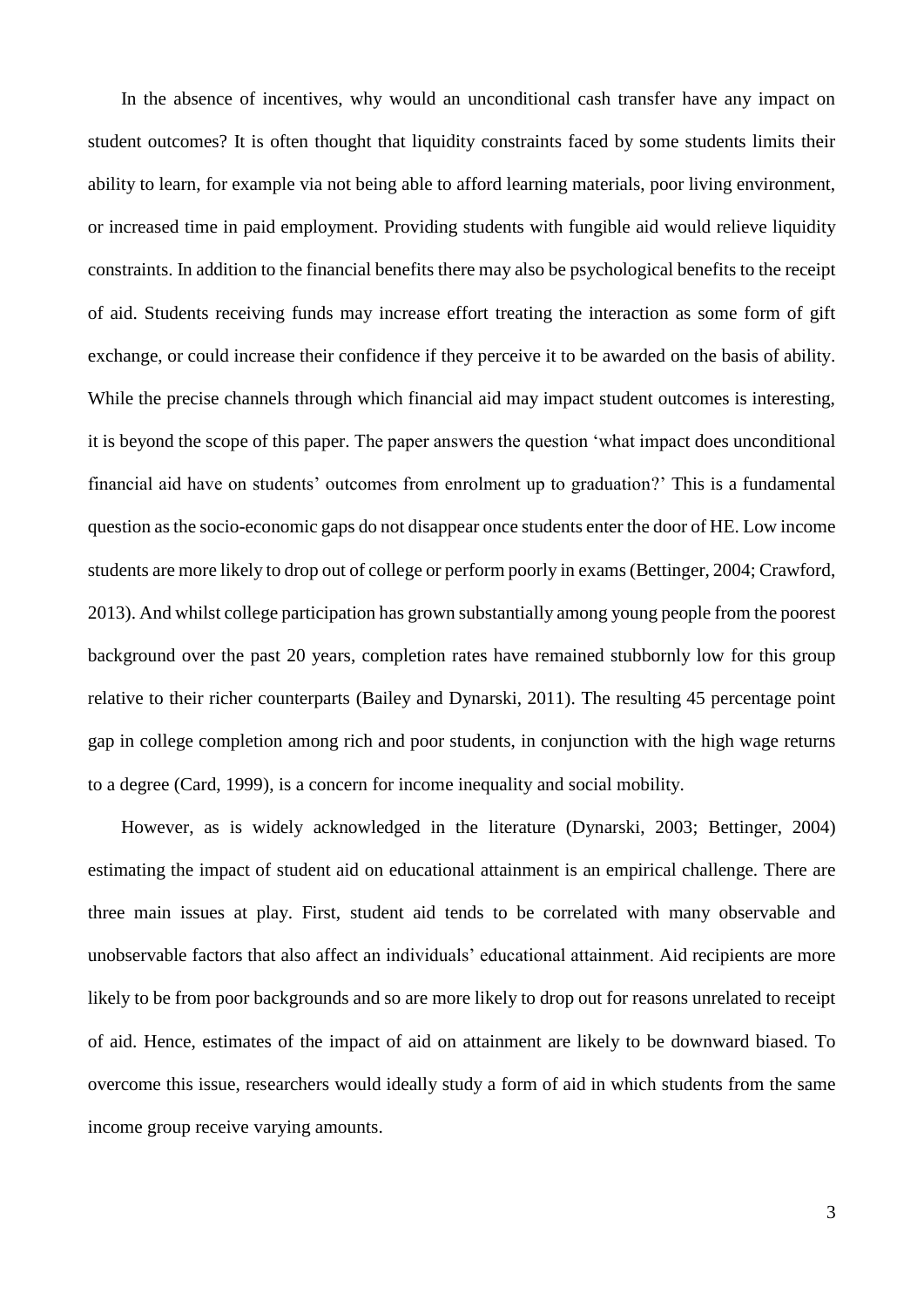A second problem is that aid is often related to student ability. This can arise directly, through merit based programmes, or since more able students congregate at prestigious universities, who may in turn provide more generous financial packages. Since students attending these colleges generally have better university outcomes, this will exert a positive bias on coefficients measuring the impact of aid on student attainment. To overcome this issue, researchers would ideally study a form of aid in which students of the same ability level receive varying amounts.

Finally, the prospect of aid receipt at university may be correlated with the extensive margin in terms of a) a students' likeliness to attend college in general, and b) a students' likeliness to attend a particular college, making it difficult to separate the effects of aid receipt from enrolment effects. To isolate the effect on the intensive margin, researchers would ideally study a form of aid which could not have any influence on a student's decision to attend college, but could only impact their behaviour once they had enrolled.

In this paper we study a particular form of student aid  $-$  the English higher education bursary scheme – which we argue has unique features which help to overcome these three problems, and establish the causal impact of this element of financial aid on student performance at university.

As is the case in most student aid systems around the world, poor students are more likely to receive financial aid under the English bursary scheme. However, the definition of a poor student, and how much they receive in aid, varies across institution. In other words, whilst typically there would be no observable counterfactual to a poor student receiving aid (since all poor students receive aid), our data contain a range of counterfactuals at different levels of parental income. The scheme also varies within institution over time, meaning that students from different cohorts within institution receive substantially different amounts of aid. This setup effectively solves the first two of our problems; students with the same parental income and ability can have access to very different amounts of aid.

As well as this variation in aid within university over time, in our set up, aid eligibility is based on strict formulas, which are highly non-linear functions of parental income. Thus, in our most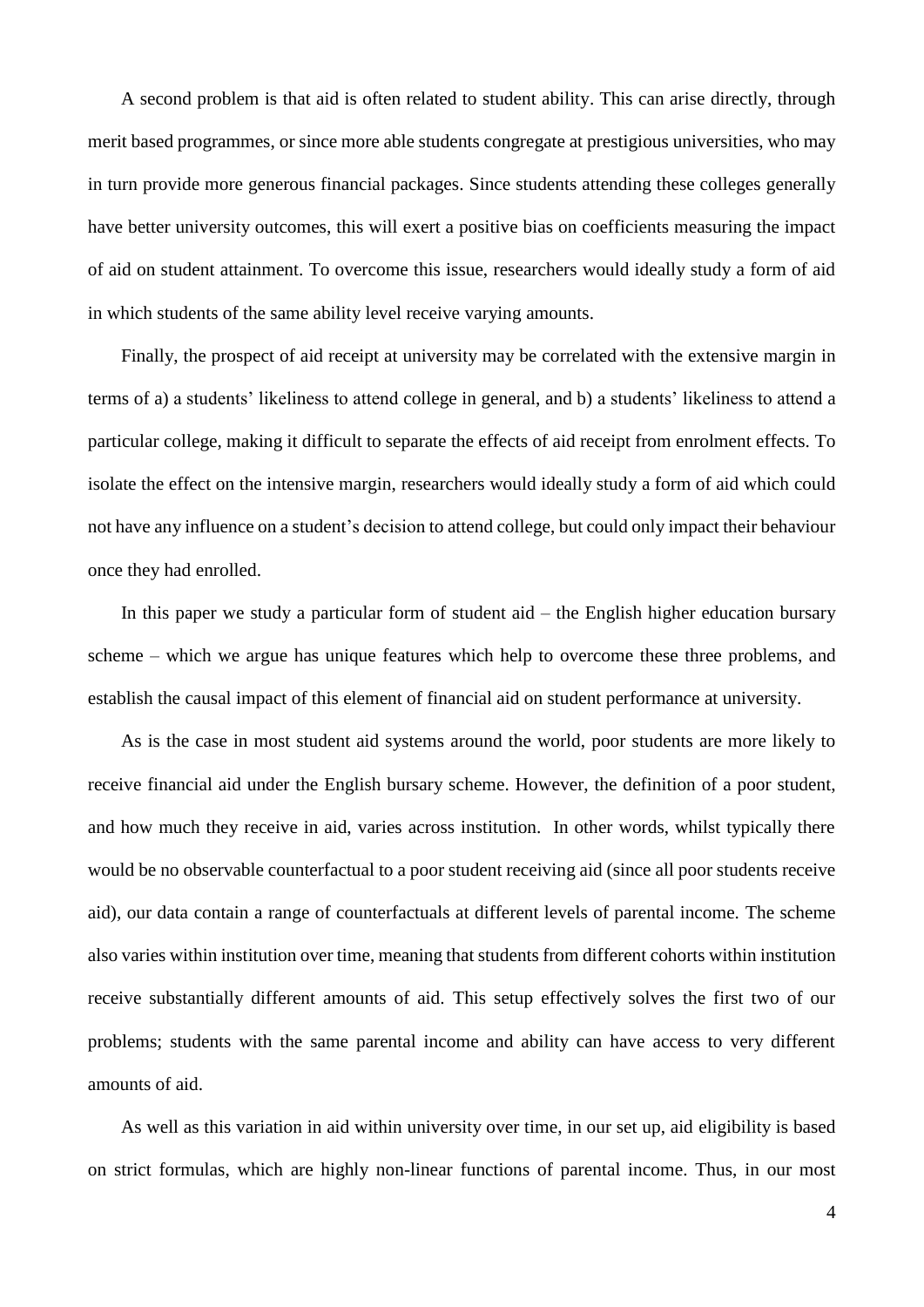restrictive specification, we can also exploit sharp changes in aid awarded for a small change in parental income within a university cohort to identify their effects.

The English higher education bursary system is also unique in that it is unadvertised to students, highly opaque, and does not require students to apply to receive it. This, in conjunction with the intricacies and timings of the English university application system, make it near impossible for students to know how much bursary aid they will receive in advance of attending university, making it irrelevant to their decision making (Corver 2010; Calendar and Jackson, 2013). This system ensures that bursary aid does not impact both forms of extensive margin, neither the decision to apply to college at all, nor the decision to apply to a particular college. Thus, we can be confident that our estimates of the impact of financial aid relate purely to the intensive margin.

All undergraduate students attending English universities are eligible for the aid scheme, regardless of their age. Moreover, the existence of multiple discontinuities in aid across a wide range of parental income groups means our results are more generalizable than studies which exploit single discontinuities. Thus, our study advances on work by Denning (2016), whose investigation of the impact of aid on enrolled students relates only to older students, and to students with parental incomes around a specific discontinuity. Unlike our work, his estimates also rely on students applying for the scheme, meaning they are more likely to be a highly motivated group receiving aid that is conditional on minimal standards. Similarly, we also advance on work by Bettinger (2004) who also uses discontinuities in the Pell Grant formula arising from family size to identify the impacts of aid. Again, students must apply for Pell, and moreover, whilst discontinuities in the Pell grant formula are likely to be independent of college choice, they are unlikely to be independent of the decision to attend college.

To examine the impact of bursary aid on college completion and degree performance we collected administrative data from 9 higher education institutions in England which contains detailed information on student's finances and attainment throughout college, as well as detailed measures of their human capital upon arrival at university. Our preferred within university-cohort estimates show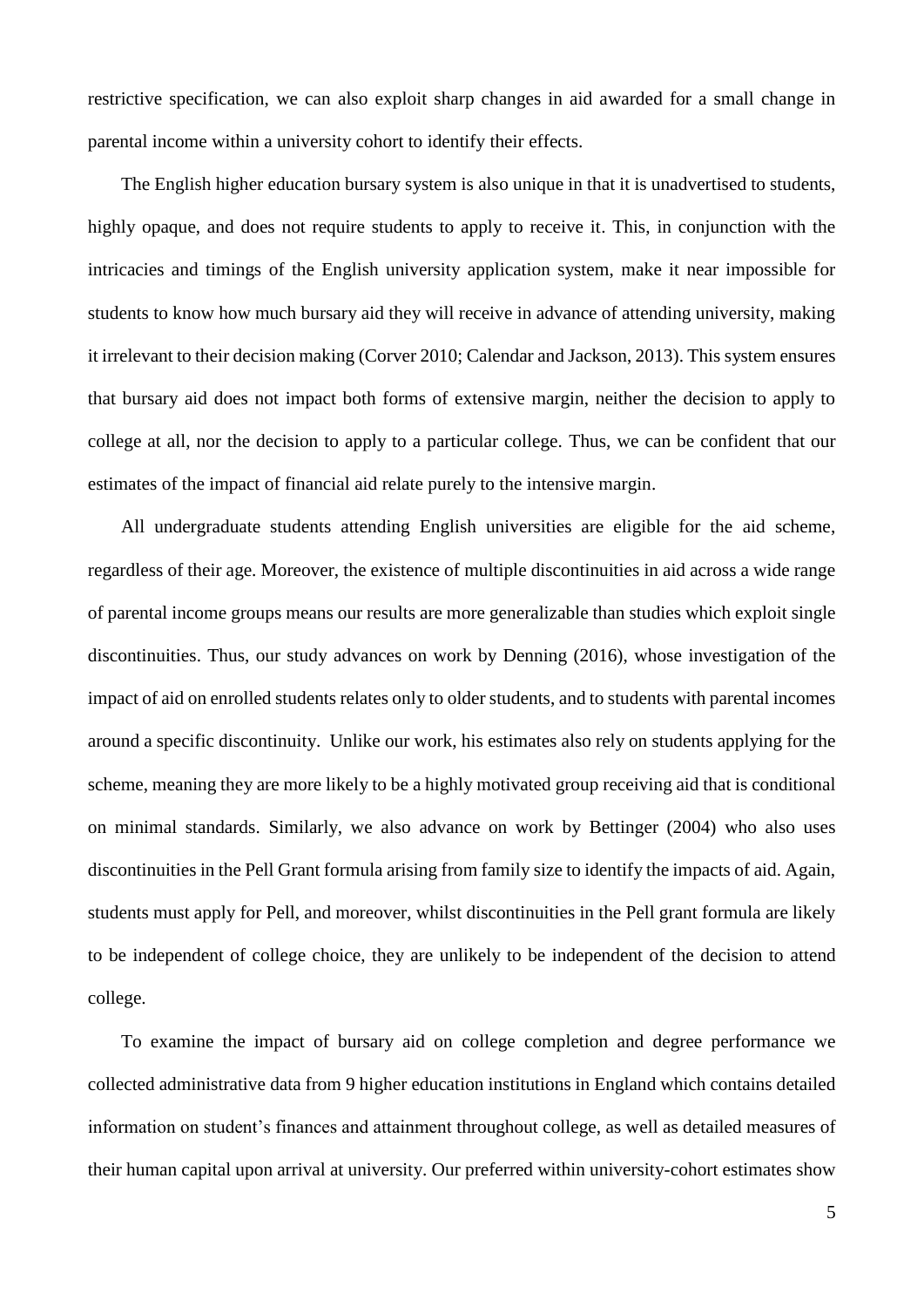that each £1,000 of financial aid that students are eligible for in the first year increases the chances of obtaining a good degree by 3.1 percentage points. This is driven by improvements in both degree completion and course scores. We find that at the mean each £1,000 of financial aid awarded in the first year increases completion by 1.5-1.9 percentage points, and increases test scores by 0.03 to 0.06 standard deviations, depending on the year of study.

The remainder of this paper proceeds as follows. Section 2 outlines the UK student aid system, and the unique features of the higher education bursary scheme. Section 3 describes our dataset. Section 4 outlines our empirical strategy and results and robustness checks. Section 5 concludes.

# **2. Institutional setup**

1

The UK higher education system is now characterised by high tuition fees and high financial support. During the period covered in this paper tuition fees for domestic students was capped at £3,000 and was binding for all bar a couple of institutions.<sup>2</sup>. These fees are typically not payed up front, instead students can take a variable nominal interest rate loan from the government (since March 2009 this has not exceeded 1.5 percent) which covers the entirety of the tuition fees and is paid directly to the university. Students can also take out a maintenance loan at the same rate, with the amount being limited by varying factors including parental income. The highest amount for the lowest income student living away from home, outside of London was £2,700 (2006/07).<sup>3</sup> Both of these loans are only repaid after graduation once the graduate is in employment and earning above £15,000 per year. In addition to student loans the government also provides a non-repayable means-tested maintenance

<sup>&</sup>lt;sup>2</sup> In 2012 they increased from £3,300 to £9,000 per year, meaning they are now the highest in Europe and on a par with many US institutions. While tuition fees are decided at the institution level, in practise the vast majority of universities charge the full £9,000 per year, and the average fee stood at £8,830 in 2015 (See OFFA (2015): Table 2)

<sup>&</sup>lt;sup>3</sup> For full-time undergraduates living away from home and studying at English universities outside London. Different rates apply for those living at home or studying in London. See https://www.gov.uk/student-finance/loans-and-grants for full details.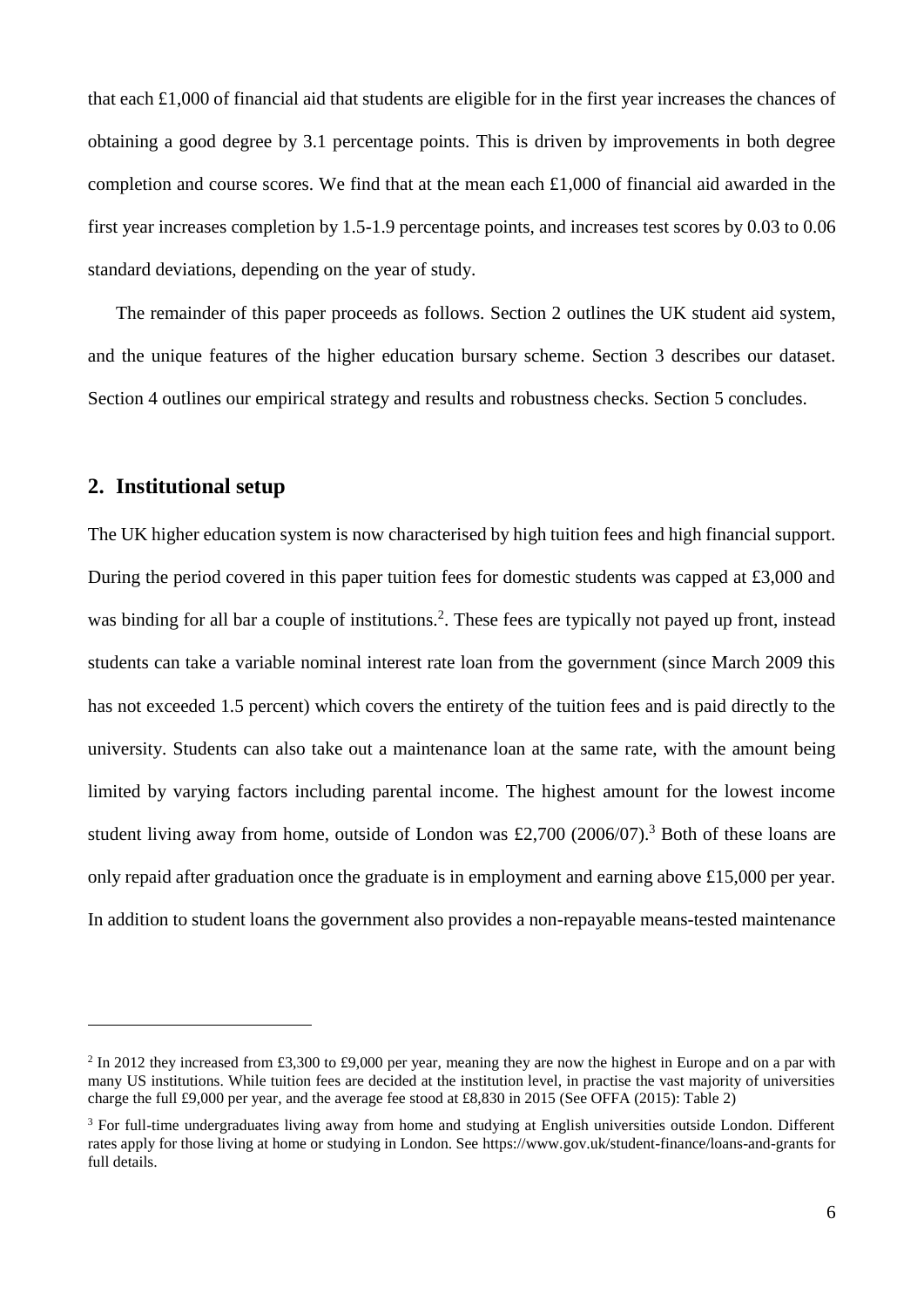grants of up to £2,906 per year for students with parental incomes less than £19,000 (2006/7).<sup>4</sup> This culminates in a large level of state support, students starting in 2006/7 with zero reported parental income would receive £6,470 in maintenance loans and grants per year in addition to the entirety of the tuition fees being covered with a loan. This hybrid system of loans and grants is long established.

The financial aid program that is the focus of this paper is the English higher education bursary scheme. This was introduced by the UK government in 2006, alongside the raising of maximum tuition fees from £1,200 to £3,000 per year, as a way to placate opponents of the fee increase. As part of these tuition fee reforms English institutions were required to offer financial aid in the form of a bursary to all students in receipt of a full maintenance grant. Universities were prevented from having other requirements, such as prior academic attainment or academic performance whilst at university, though the student has to be enrolled at the university each year to receive their bursary. The minimum bursary that institutions could offer to these students was set to be the difference between full fee charged and the maintenance grant received by the student. Thus, the minimum bursary for the most deprived students at the time was £300 per year (£3,000 in fees minus £2,700 grants). From 2010 onwards, the rules were redefined so that the minimum bursary became 10% of fee charged.<sup>5</sup> In practice, universities have typically spent more than the minimum required on these forms of aid, and have extended it to more students. These regulations led to the bursaries program becoming large consisting of £300m of aid annually. around 44% of students receive a bursary, with the average the amount received per holder is £860 per bursary holder per year.

Other than the regulations described above, universities were provided with no guidance or research with how to allocate these funds. Rather, they were given complete independence in how

<u>.</u>

<sup>4</sup> However, maintenance grants will be abolished from September 2016 (with maintenance loans increased to make up the difference ), meaning higher education bursaries – the form of aid studied in this paper – will become the sole nonrepayable form of student financial aid. Bursaries also represent the sole form of aid which is governed at an institutional rather than a national level, giving rise to significant variation in eligibility across institutions, unlike the other national forms of aid. See http://www.ifs.org.uk/publications/7905 for more details

<sup>&</sup>lt;sup>5</sup> Since 2012, no minimum bursary requirement has been in place. The bursary system was supplanted by the National Scholarship Programme (NSP) in which universities were allocated a set amount of money to distribute among their disadvantaged students in the form of bursaries, fee waivers or other benefits. The NSP has since been disbanded.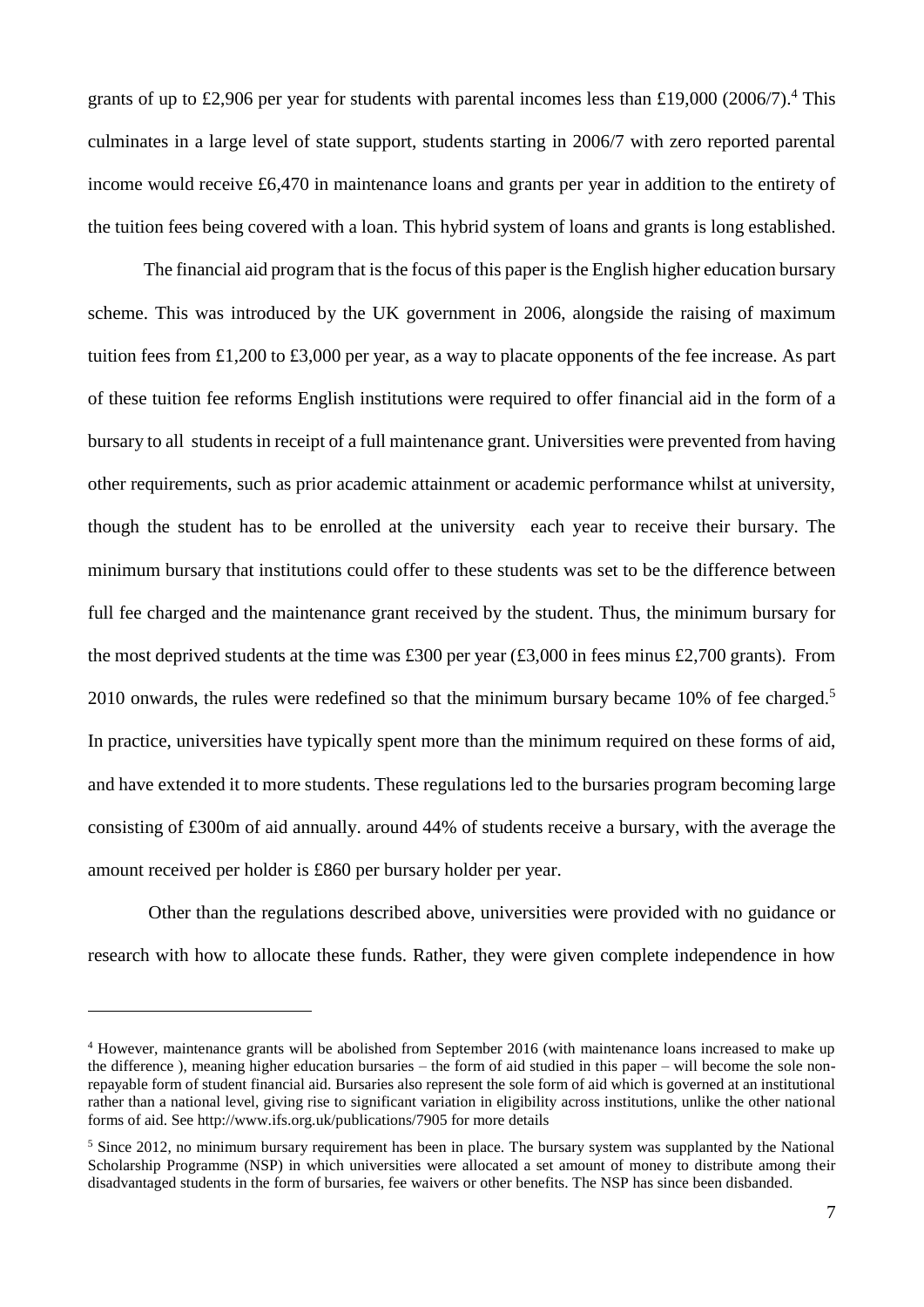much they gave out and to whom.This resulted in universities designing their schemes on a somewhat arbitrary basis, with substantial variation in bursary generosity across institutions, ranging from £50 to £3,000. Moreover, there is a large degree of cross-cohort variation within institution over time as universities experimented with their schemes from year to year.

This set up effectively solves the first of the identification issues, that aid recipients are more likely to be from poor backgrounds. With the English bursary scheme, the definition of a poor student, and how much they receive in bursary, varies across institutions and within institutions over time. Therefore, while typically there would be no observable counterfactual to a poor student receiving aid (since all poor students receive aid), our data contain a range of counterfactuals at different levels of parental income. This is best illustrated by Figure 1. This shows average bursary paid over deciles of the parental income distribution of students that received bursary aid. Within each household income bracket, each point on the chart represents a university. As is evident, for students of similar income backgrounds, there is a substantial range of bursaries on offer. For example, students with parental incomes of less than £10,000 per year could receive as little as £350 and as much as £2,800 per year depending on the university attended.

The second concern is that aid can be related to student ability. Typically financial aid schemes award students with high entry test scores. Hence, we might be concerned that students with high prior attainment also receive high amounts of aid. In this case estimates of the effect of aid on student performance would be biased upwards. However the English scheme is non-merit based. So, conditional on parental income, bursary receipt is orthogonal to entry test scores. Moreover, as Figure 3 shows, whilst universities vary in quality, there is substantial overlap in entry test score requirements. This is driven by universities having different entry requirements for different subjects, particularly arising when a university has a spectrum of reputations across subject areas. Hence, there is a high incidence of common support in test scores across institutions.

However, we may also be concerned that high ability students attend certain institutions which may also offer higher bursaries. Our set up also alleviates this issue by exploiting changes in the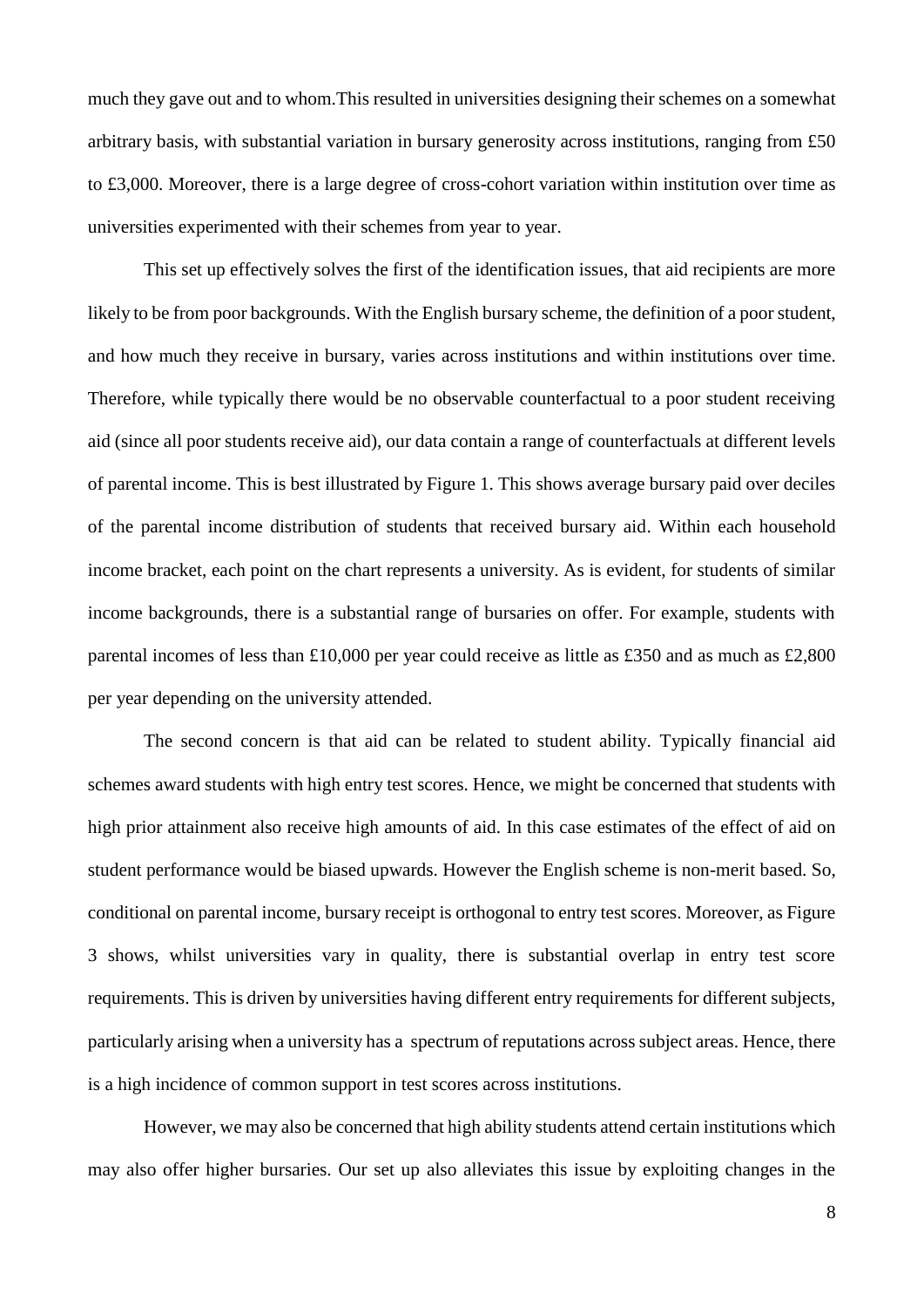bursary schemes within universities over time. By way of example, Figure 2 shows how the bursary scheme of a single university changed between 2006 and 2011. During this time the maximum bursary that could be received increased from £3000 and then subsequently decreased to £1000, while the maximum parental income of eligible students increased from £15,000 to £25,000. Moreover the number of different levels of bursaries awarded and at this university decreased from three to two.<sup>6</sup> Thereby including university fixed effects along with controls for subject studied and enrolment test scores, we are ostensibly accounting for student ability and using the variation within a university across cohorts.

In our most preferred specification, we exploit the sharp changes in bursaries awarded for a small change in parental income within a university cohort. Again see Figure 2, which highlights the discontinuities in bursary aid awarded within universities according to parental income. In this specification we include university-cohort fixed effects, whilst also accounting for up to a third order polynomial in parental income, and nonlinear controls for entry test scores, a set of student characteristics and subject area studied. We also account for non-compliance by universities by instrumenting with the institutions' bursary rules. Here, the impact of aid is identified through imposing a smooth relationship of outcomes with parental income coinciding with sharp changes in aid eligibility.

Finally, our estimates of the intensive could still be biased if students choose to go to university because of the financial aid on offer, or indeed, select their institution based on its financial aid package, knowing that they will eligible for certain amount of aid – the third of our identification problems. For example, students from poor backgrounds might choose a particular institution if doing so would mean they gain from a particularly generous aid package, and may also be more likely to graduate for unobservable reasons unrelated to the generosity of aid e.g. motivation. However, in our

<sup>&</sup>lt;sup>6</sup> In practise, for around half of institutions in our sample, students are subject to the bursary rules in place upon year of entry to the course, so that policy change occurring during the duration of their course do not affect them, only new entry students. However, for the remainderpolicy rule changes affect all students regardless of entry year.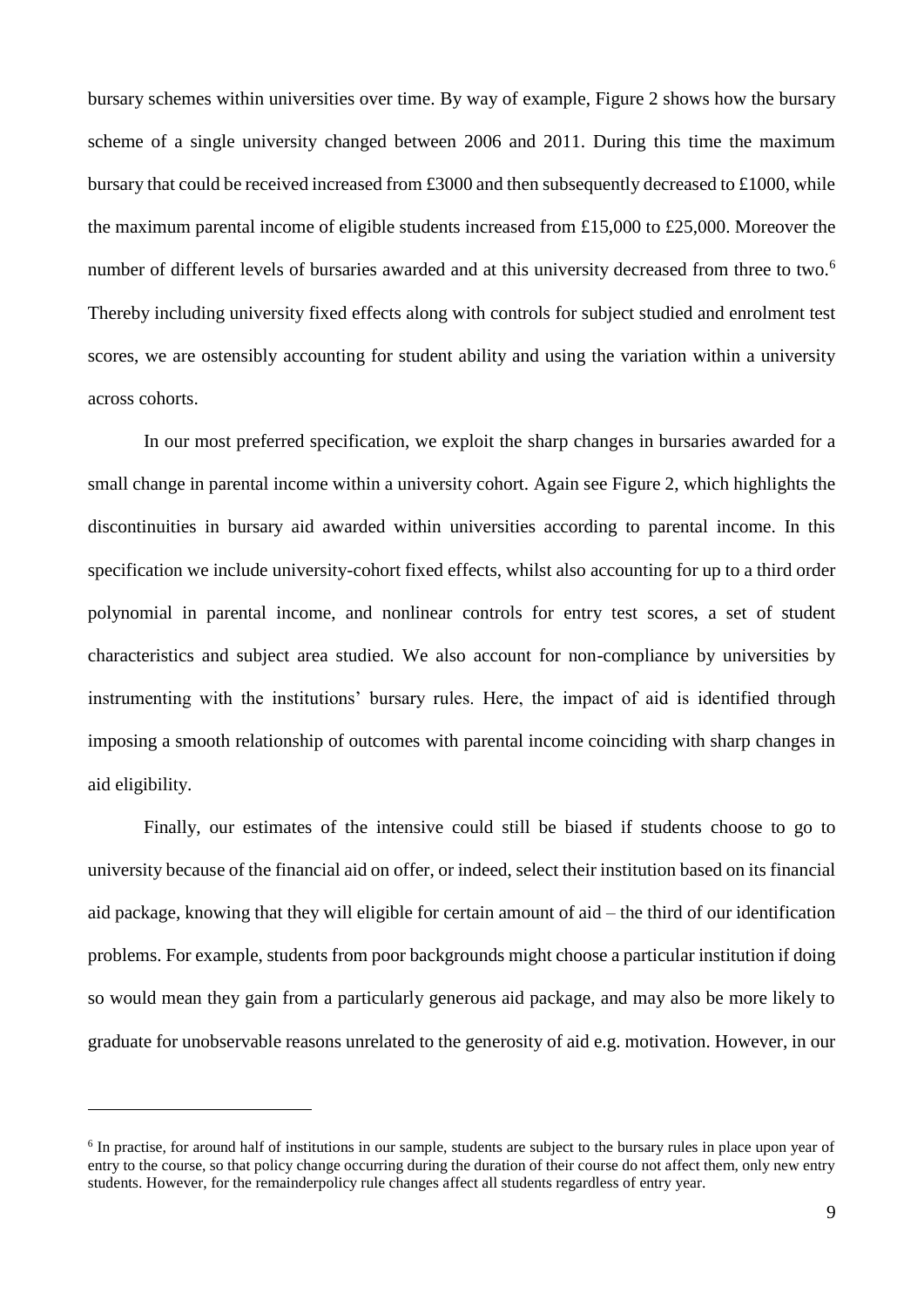setting, students are unlikely to sort on parental income, conditional on entry test scores, because students have very little possibility of knowing what their bursary is likely to be ahead of enrolling in college. This arises in part because university bursary schemes are highly opaque, participation is passive, and the uncertainty and timings involved in the English university application scheme. We argue that these factors lead to the program being relatively unknown and means that we are estimating the impact on the intensive margin only, rather than the program also changing the student composition through a) affecting students' decision to go to university, or b) affecting their choice of university. The ability to ignore the extensive margin is a major aspect of our findings, therefore we now explain in more depth the three features that make this a reasonable assumption.

First, each university has its own unique bursary scheme in place which typically change on a yearly basis. Universities are required to submit their bursary scheme to the Office for Fair Access (OFFA), in order to show they are complying with government regulations, but they are not required to advertise the scheme.<sup>7</sup> This has resulted in schemes being rarely advertised in university prospectuses or included in aggregated university guides. In order to know what bursary students are entitled to, they would have to actively search navigate the finance pages of each institution they are interested, or if unavailable know of the OFFA website, download the OFFA agreements and search the documentation for information relating to bursaries.<sup>8</sup> This may not be surprising as universities have an implicit disincentive to attract poor students to attend, since this will then cost the university in aid expenditure, in addition to any concerns surrounding peer effects.

Second, there is a large uncertainty at the time of application about which university they will eventually attend – and hence, which bursary scheme would be applicable to them. In the autumn

<sup>7</sup> Universities must report their bursary offer to the Office for Fair Access (OFFA), the English fair access watchdog, in order to satisfy requirements that they are making efforts to widen participation. Universities that do not satisfy OFFA that they are taking steps to attract poor students may not charge fees above £6,000 per year. In practice, no university has ever been refused the right to charge higher fees.

<sup>&</sup>lt;sup>8</sup> To remedy this situation, Murphy and Wyness have recently collated the complete set of financial bursary rules for English universities and hosted a simplified version on the Guardian newspaper website for perspective students' use. This is available at http://www.theguardian.com/education/2015/jun/10/which-universities-offer-the-best-bursaries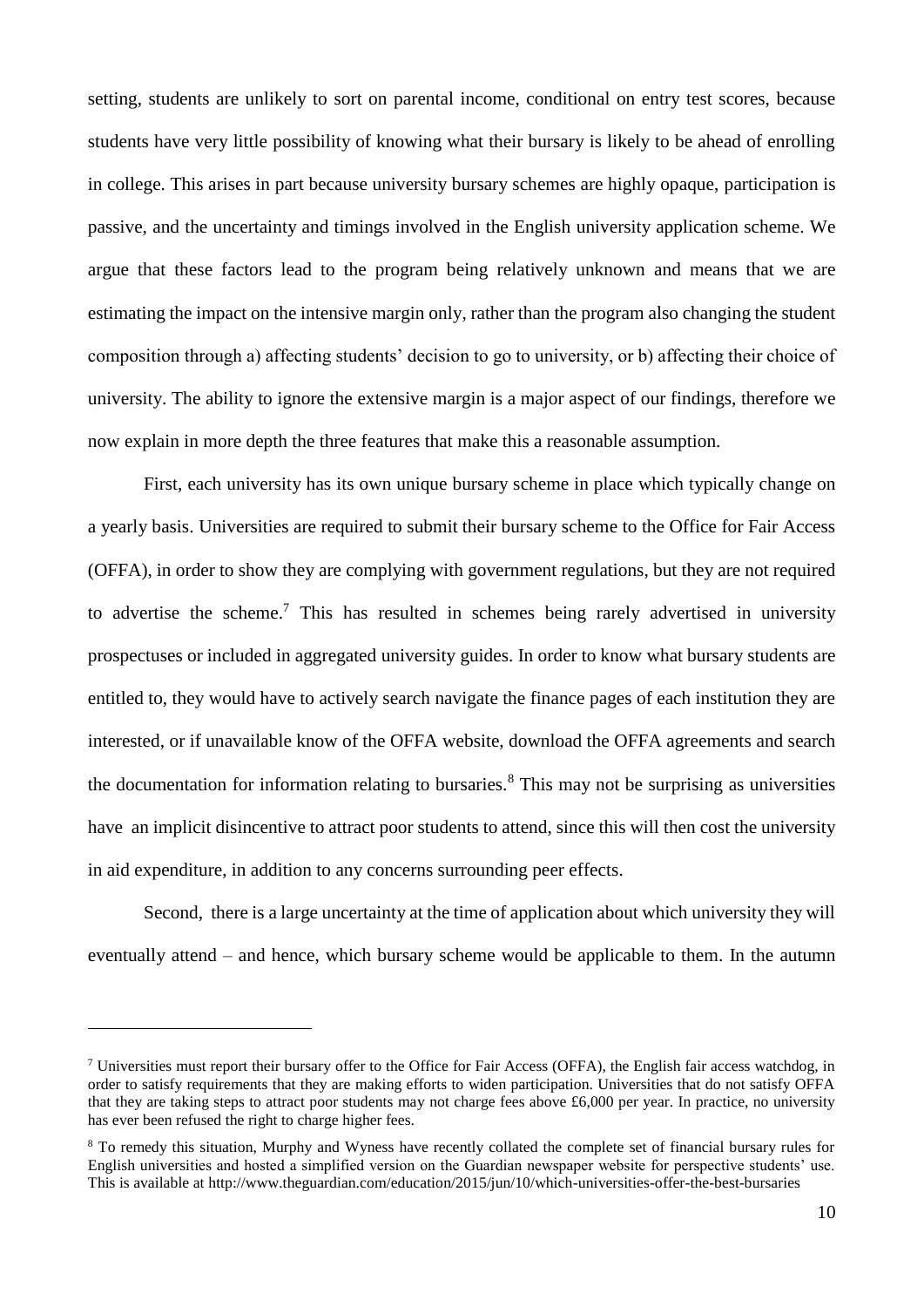before students would attend university, students apply to up to six universities through the Universities and Colleges Admissions Service (UCAS) a centralised application system, for a fixed fee by submitting their predicted entry scores and a personal statement.

In the spring students receive conditional offers from each of their chosen universities. At this point students rank their top two conditional offers (most favoured and a backup university), with this decision recorded by UCAS. Student then take their examinations in May and during August students receive their grades, and will know which of their ranked conditional choices they have been accepted to. The institutions are committed to accept the applicant and the applicant is committed to going if they meet the requirements. Only once the student has obtained their final results do they then receive a letter informing them of the bursary aid they will receive.

The upshot of this process is that students would not know ahead of time what bursary they will end up with, since they do not know which university will be attending until late in the process. Moreover, not knowing which bursary scheme will be applicable to the student will mean that they cannot game the system by mis-reporting parental income.

Third, participation in the bursary system is passive, as the students do not have to apply for a bursary in order to receive one. When applying to university courses in the Autumn, in addition to including their predicted entry test scores, students can also include household parental income if they which to apply for any of the government funded student finances (fee and maintenance loans and grants). Around 90% of undergraduate students choose to do so (Bolton, 2016). This income information is not passed on the universities, but sent to the Student Loans Company (SLC) to administer student finances.<sup>9</sup> The SLC also administers the bursary program, as each university supplies it with their bursary schedule, and in combination with the parental income information, calculates how much each student will receive.<sup>10</sup> Therefore when the student receives their first

<sup>9</sup> Universities can opt to administer their own scheme but the vast majority choose to do so through the SLC

 $10$  Similarly, the offer and bursary letters received by the student appears to be from the university the student is attending, but actually comes from the SLC.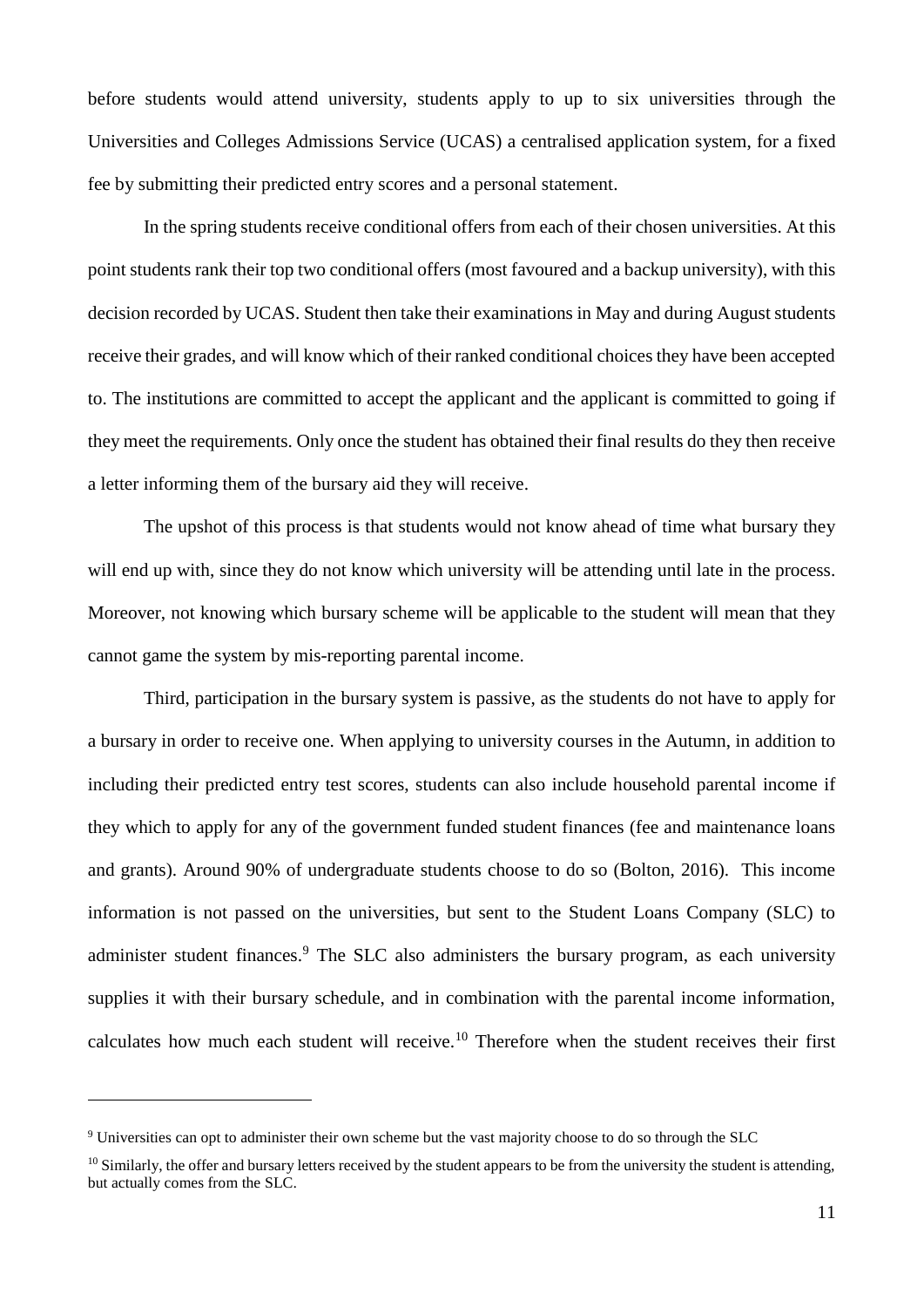instalment of their maintenance payment into their bank account at the start of the first term, in the same payment the SLC will make the bursary payment on behalf of the universities. This means that it is possible that students are not aware that they are in receipt of a bursary as it would be a combination of maintenance grant and loan and bursaries. Not only does this substantially reduce the salience of bursaries from the students' point of view, but it also means our estimates will represent a treatment effect as students are defaulted into the system, rather than an intention to treat which is more common in the literature.<sup>11</sup> Finally as the SLC validates the parental income with the government tax department, this again reduces the likelihood of gaming by students.

There is also empirical evidence that bursaries do not impact the enrolment choices of students in England. Calendar and Jackson (2013) survey students who enter English universities in 2008, coinciding with the mid-point year of our sample period. In accordance with the above, they point out that *"[students] are notified [about bursaries] only after they accept a place, when it is too late to inform their entry decision and HEI choice",* and *"A third of students surveyed had not yet been told whether or not they would receive a bursary, despite the fact that they were surveyed in October 2008 and had started their HEI course, or were about to."*

More substantive evidence that Evidence that English bursaries do not influence enrolment choices of students has been provided by Corver (2010) who looks at the impact of bursaries on application to university using detailed administrative data. Corver uses individual-level UCAS data on students' choice of university when students rank preferences of conditional offers. and finds no influence of bursary eligibility on student choice. Given the empirical evidence and institutional details, we are confident that bursaries do not, and indeed cannot, impact on the extensive margin.

 $11$  A further important implication is that take-up of bursary each year is not endogenously related to eligibility in the previous year. For example, it may be the case that students who receive large bursaries in first year (and who may also be more likely to be low income) may be more likely to take up their bursaries the next year (and vice versa). As take-up is not governed by the students' wishes, our results do not suffer from this bias.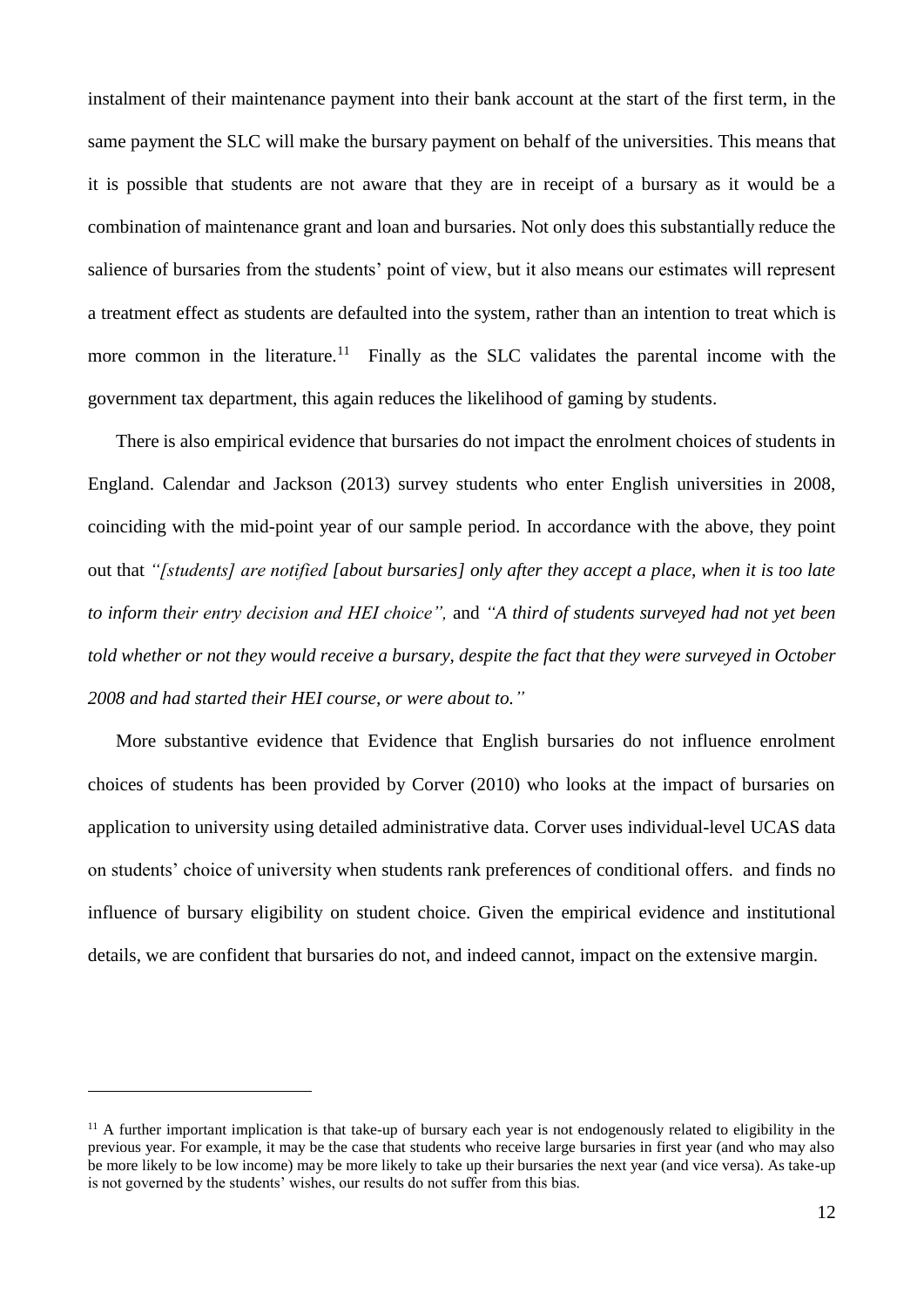But bursary aid may still influence the intensive margin, by impacting students' likeliness to complete each year of their degree, achieve higher university course scores and achieve a good quality degree. This is where we now turn our attention.

## **3. Data and institutional compliance**

This paper makes use of a unique administrative dataset collected from 9 UK universities. The data comprise the entire undergraduate population of UK and EU students for up to 6 cohorts of students beginning their studies between 2006 and 2011.

We begin with a sample of 341,398 students. As our estimation strategy relies on using the variation in financial aid for a given level of entry test scores to estimate the effect of bursaries on student outcomes, we first discard those students for whom we have no knowledge of parental income (as stated in Section 2, we only hold parental income information for students who applied for some form of student aid) or those at universities that only provided banded parental income. We also discard those students undertaking vocational courses or those above or below degree level. This reduces our sample substantially, leaving us with 35,969 students.

Our sample is truncated, meaning we observe some students all the way through their studies (3 years), whilst we can only observe the first or second year of some students, since they would not have had the chance to complete their degrees at the time we obtained the data. Thus, in our preferred specifications, we use only the non-truncated sample of students, for whom we are able to observe their full transition through college, including dropouts. This is a total of 22,860 students. In a robustness check, looking only at completion in years 1 and 2, we include students for whom we only observe part of their transition through college – i.e. the full sample of  $35,969$  students.

The dataset tracks students throughout the course of their degree. Therefore we have information on each student's final degree outcome, including whether they dropped out, and their year of drop out, their annual course scores (generally this was provided as an annual average of all courses taken).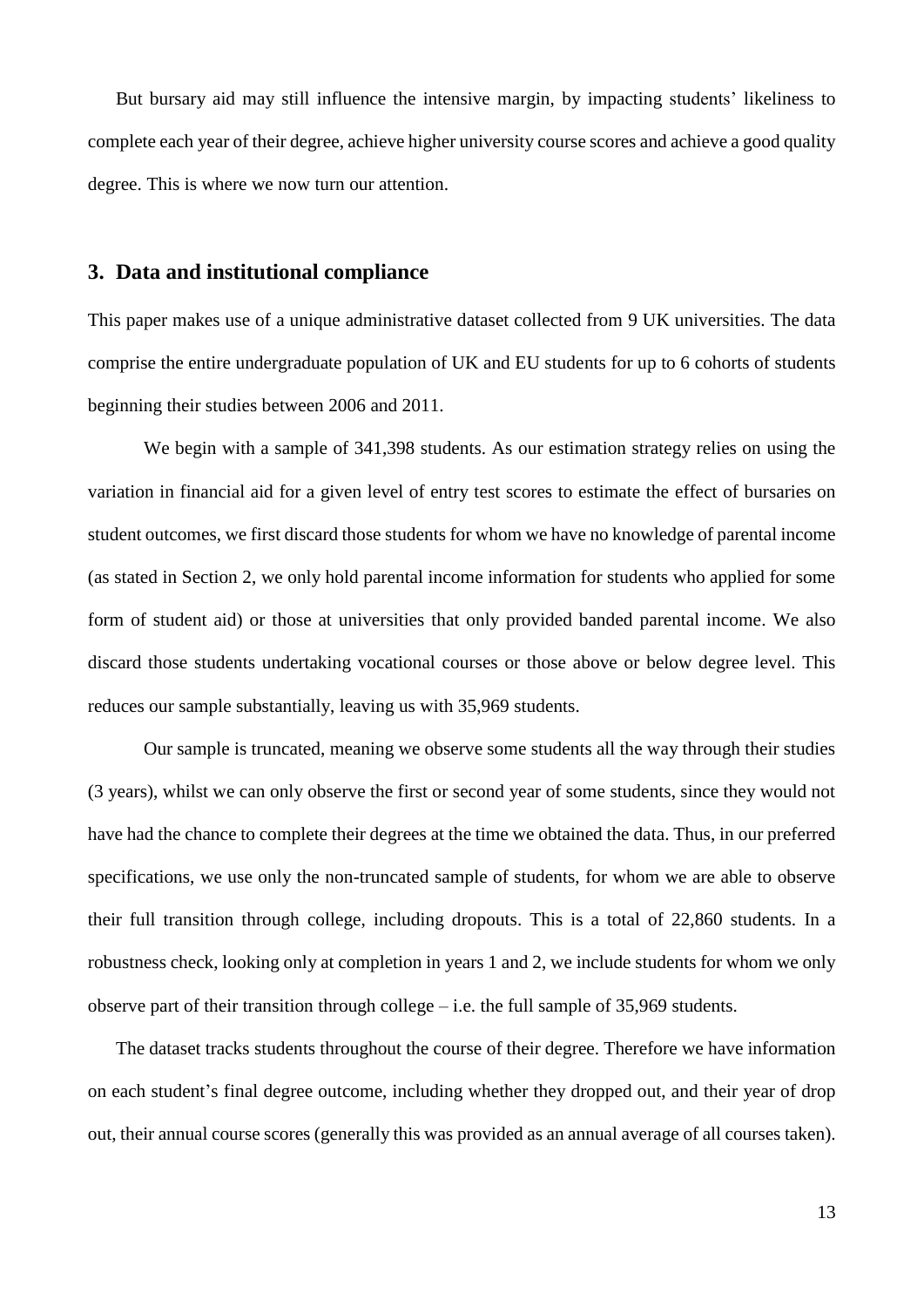Since these scores are not comparable across universities, or individuals we standardised test scores by university subject and year.

In Table 1 we present some descriptive statistics on the individuals in our sample. The average bursary during the first year per bursary holder is £775. To compare bursary aid to state aid that is intended to relieve liquidity constraints in 2006/7 a student with zero reported parental income would receive £6,470 in maintenance loans and grants in our sample this student would also receive £1,138 of bursary aid. . Average parental income in our sample is £23,296 – though in our sample, we only observe the parental income data of students who provide their data to the SLC (see Section 2) for means-testing of student maintenance loans and grants. Since the upper limit for means-testing is £50,000 we generally observe the parental income of those at or below this limit. This does not bias our estimates since our empirical strategy relies on comparing bursary amounts within bursary holders, the vast majority of whom have parental incomes below this amount. As Table 1 also shows, 43% of the sample are male, 75% are under 22 and 80% of the sample are white. According to the most recent Higher Education Statistics Agency (HESA) statistics (HESA, 2015: Table 6a), 45% of full-time undergraduates are male, 61% are under 22, and 60% are white. Therefore, our sample is representative in terms of gender, but is younger and whiter than the UK undergraduate population, which is expected given our sample restrictions. Students receive on average £1,800 per year in nonrepayable grant aid from the government. This implies the average bursary received among our sample of students is substantial, representing an additional 40% on grant aid.

In our sample the university completion rate is 86% meaning that only 14% of students fail to complete university. This is compatible with the dropout rate from UK official statistics, of around 8% (HEFCE, 2014) bearing in mind our stricter (degree students) and poorer (income under £50,000) sample. Drop out is highest in first year, at 8%, and steadily declines.

Our main outcome measure is whether a student obtains a *good degree*. We define a good degree as a student graduating from the course with at least an upper second class degree. Unlike the US, students in England rarely drop out from college, however this means many students graduate with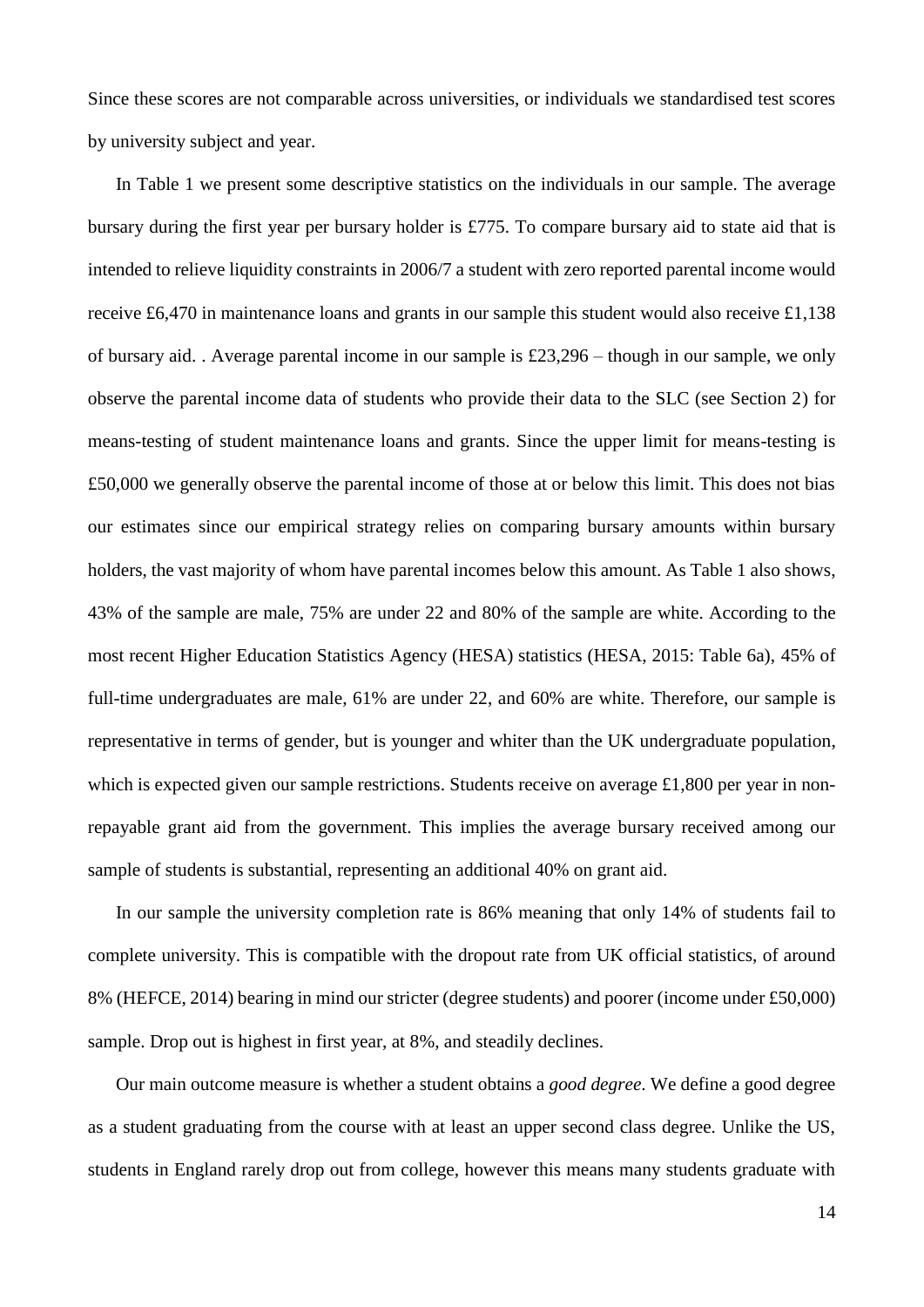low marks. To differentiate students in the subsequent labour market much emphasis is placed on the final grade of the student's degree. The possible grades awarded are Fail, Third Class, Lower Second Class, Upper Second Class and First Class degrees. We define students obtaining a good degree as those being awarded a First or Upper Second Class degree as obtaining a good degree, which equates to 61% of all first year enrolees. These graduates have a distinct wage premium compared to other graduates. As a point of comparison the six-year graduation rate for students who started in the fall of 2006 was 60.5 percent at public four-year colleges, and 62.5 percent at private nonprofit colleges (Shapiro et al, 2014).

Despite the strict institutional setup described in Section 2, we observe a degree of noncompliance in our data. This is illustrated in Figure 4, which plots household income and bursary receipt for every student within one particular university cohort in our sample. The horizontal and vertical lines show the different bursary levels stated by the university at each parental income level. As can be seen in this figure, the vast majority of students receive the bursary amount that corresponds with their observed household income. However in a small but significant number of cases, students receive more or less than they are entitled to. Across all our universities, we observe varying rates of non-compliance, with the average of around 5% of students receiving a bursary that is "too high" and around 7% receiving a bursary that is "too low".

One concern is that these issues are not simply random measurement error, but are arising from systematic issues that could generate biases. Administrators at these universities stated three situations where the amount of bursary received does not equal that which should be received for that level of parental income. First, a reassessment of parental income indicated that the student would be eligible for a different student aid amount (either due to student error, or a sudden change in circumstances). Hence, the actual bursary paid by the institution differed from that expected according to their parental income records. Assuming that the measurement error may have overstated or understated parental income, this would downward bias the estimates. The second type of noncompliance concerns student pre-dropout. If students register for a course, but then withdraw from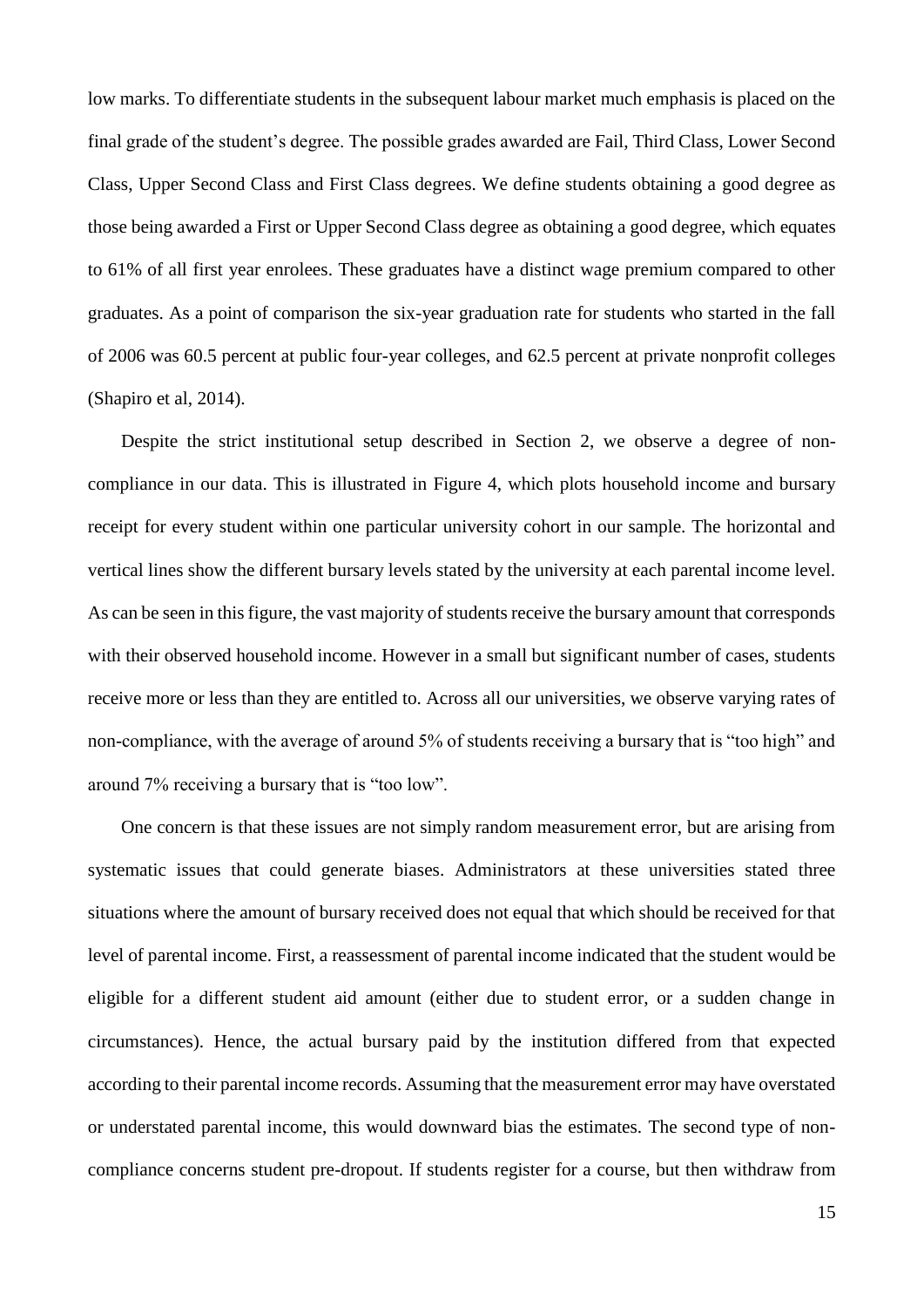the course before arrival, they will not receive a bursary but may still be recorded in the administrative records. Typically, such students would have been removed from the data, but it is possible that could still appear in our data as having dropped out in year one. The result would be to bias our estimates upward.

The final example of non-compliance concerns the university using its discretion to award additional funds to some students. If it is the case that institutions are systematically awarding high ability students more than they are entitled to, this will again bias our estimates upwards.<sup>12</sup> In order to eliminate the biases caused by this non-compliance, we adopt an instrumental variables (IV) methodology for our preferred specification. This two-stage least squares approach, where the amount of grant aid an individual receives is predicted using the bursary rules set out by the institutions themselves, will provide an unbiased estimate of the local average treatment effect (LATE). Hence the 2SLS estimates will be based on the compliers only.

## **4. Estimation strategy**

1

Our empirical strategy exploits two sources of variation in financial aid awarded to estimate the casual impact of aid on outcomes. First, we exploit variation of bursary aid for a given parental income within university over time, which arises due to the considerable number of changes to bursary schemes within institutions (best illustrated in Figure 2). We effectively compare two individuals of the same parental income background, but receiving different bursary awards due to their university entry year. Given the opaque nature of the student aid system for students applying to university it is unlikely that students delay or bring forward their enrolment at a specific institution in response to changes in bursary schemes.

 $12$  Despite students' prior test scores being uncorrelated with indicators of whether the students received above or below their designated amount, one my still be concerned that those receiving more may have other unobservable positive abilities.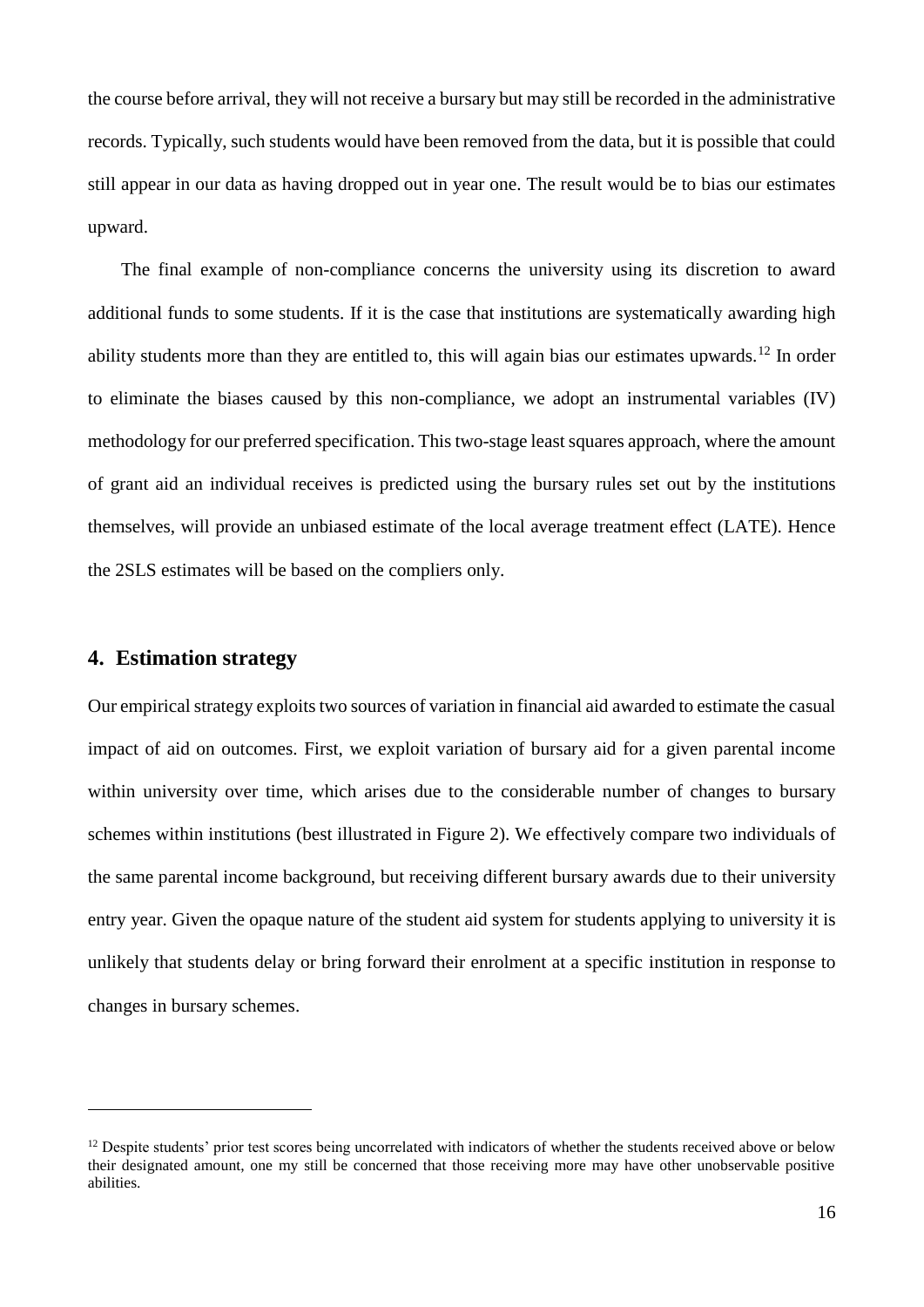A second source of variation is more restrictive. We exploit the non-linear nature of the bursary schemes within an institution entry cohort, which is again seen in Figure 2. As can be seen, there are sharp discontinuities in the amount of aid awarded for only small changes in parental income. For example, we can see an individual with parental income of £15,000 in 2006 would have received a bursary of £3,000, but an individual with parental income of only £1 more would receive a bursary of £1,545. Identification comes from exploiting this highly non-linear relationship between aid received and parental income. In this specification we include university-cohort fixed effects, whilst also accounting for up to a third order polynomial in parental income, and nonlinear controls for entry test scores, student characteristics and subject area studied. This method ensures that student outcomes should vary smoothly with parental income and so we attribute any remaining nonlinearities to the causal effect of bursaries.

Our empirical strategy is somewhat similar to the "heavily parameterized regression kink design" (Clark & Del Bono, 2016), which in turn is analogous to "regression kink design" (Card et al. 2012, Dong, 2013), but requires a stronger assumption, specifically that our third-order polynomial in income must capture the underlying outcome-parental income relationship across the full range of scores. Following Clark & Del Bono, we provide two validity tests of this assumption. First, we test if there is an "effect" of bursaries on pre-determined characteristics, in this case, university entry scores. This tests to ensure that there are no other sharp discontinuities that may be generating the effect (e.g. ability). Second, we check our estimates are robust to alternative polynomial specifications.

In addition to these assumptions, we need to satisfy those required for standard regression discontinuity designs, that students are similar each side of the cutoffs and students cannot dictate the treatment status by 'gaming' parental income (Lee & Lemieux, 2010). Given the institutional setting there are three strong reasons to believe that students are not sorting around these cutoffs. First, students don't know which university they will be attending. Two, students are not aware of the bursary rules, the main purpose of submitting parental income to the SLC is to be eligible for the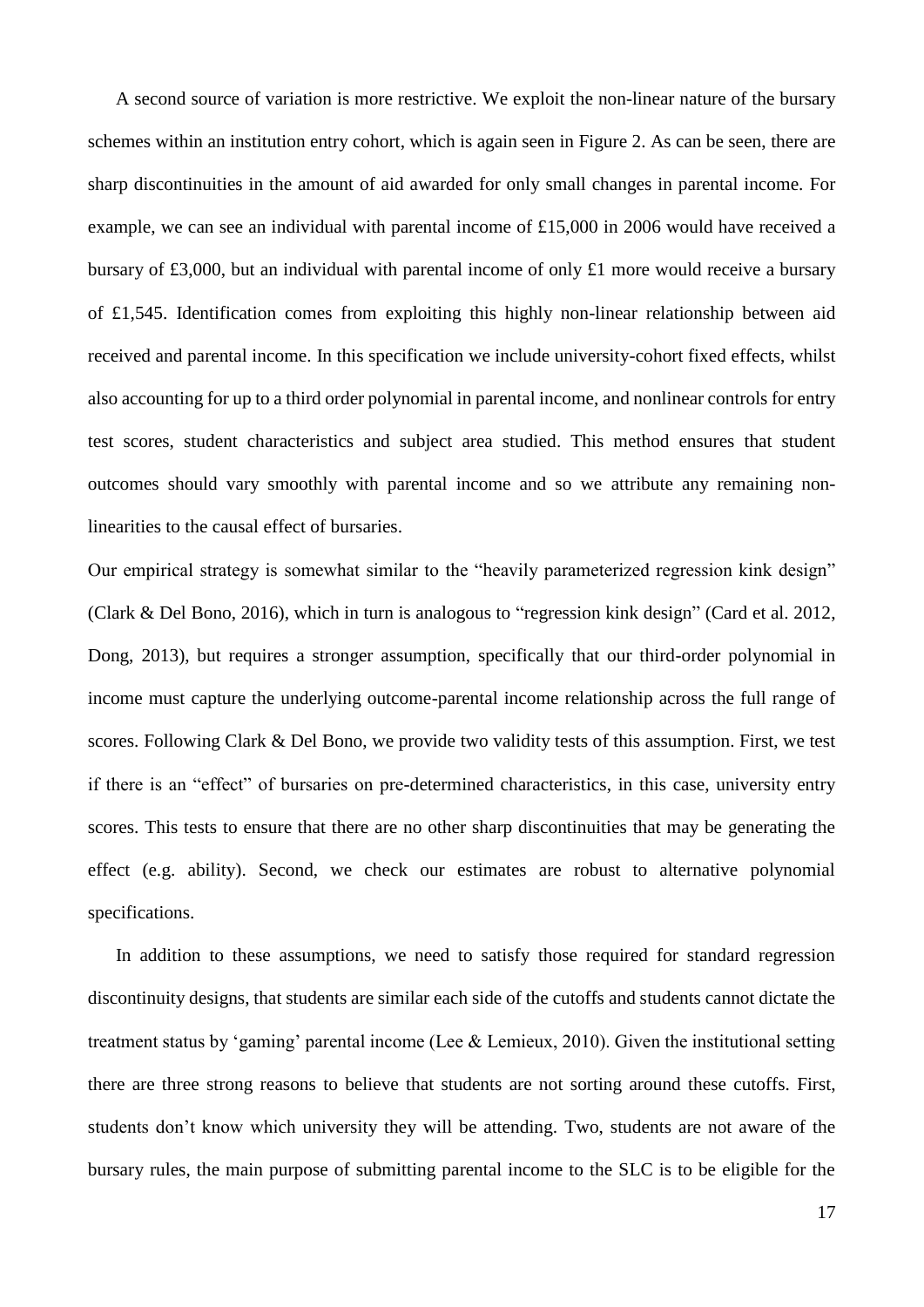centralized government aid. And third, the parental income submitted to the SLC is validated by the government and therefore makes it hard to cheat. Regardless in addition for checking for discontinuities in predetermined characteristics, we also check differential densities each side of the cutoffs using McCary (2000) tests.

Whilst our estimates, in line with standard regression discontinuity designs (Jacob and Zhu, 2012) will generate "LATE" estimates, i.e. the impact of aid for students close to the discontinuities, the presence of multiple discontinuities across much of the parental income range allows us to use all of the data to help identify the effects of interest, and results in a more generalizable effect than that generated by estimations around a single discontinuity. As highlighted in Section 3, some universities have not complied with their own stated bursary rules, and so we are concerned that our results may suffer from biases caused by non-compliance. To account for this, we adopt an instrumental variables approach. The estimation consists of two-stage least squares instrumenting the actual aid amount awarded with the amount of aid the student is eligible for, according to the university's own rules. In the first stage, the size of the aid coefficient therefore represents the average increase in aid the student is eligible for, rather than that awarded. The second stage estimates the relationship between students' aid eligibility and the outcome of interest. Specifically we use the following equations:

$$
y_{ijt} = \beta_1 \widehat{Aid_{ijt}} + f(Inc_{ijt}) + \beta X_{ijt} + \delta_{jt} + \varepsilon_{ijt}
$$
 (1)

$$
A i d_{ijt} = \mu (E l i g i b l e) + f (l n c_{ijt}) + \beta X_{ijt} + \delta_{jt} + \varepsilon_{ijt}
$$
\n
$$
\tag{2}
$$

where *y* is the outcome of student *i* attending university *j*, who started in year of entry cohort t *. Aid* is a continuous variable representing the amount of financial aid received by student *i* in thousands of pounds. Parental income *Inc* is accounted for with a third-order polynomial. The detailed nature of the data also allow us to condition on a large vector of background characteristics of all undergraduates in the study (*X*), such as university entry grades, age, ethnicity, gender and subject of study. In keeping with our estimation strategy, we control for these characteristics in the most flexible way possible, using dummies for each age, gender, ethnicity type, and for university entry grades (the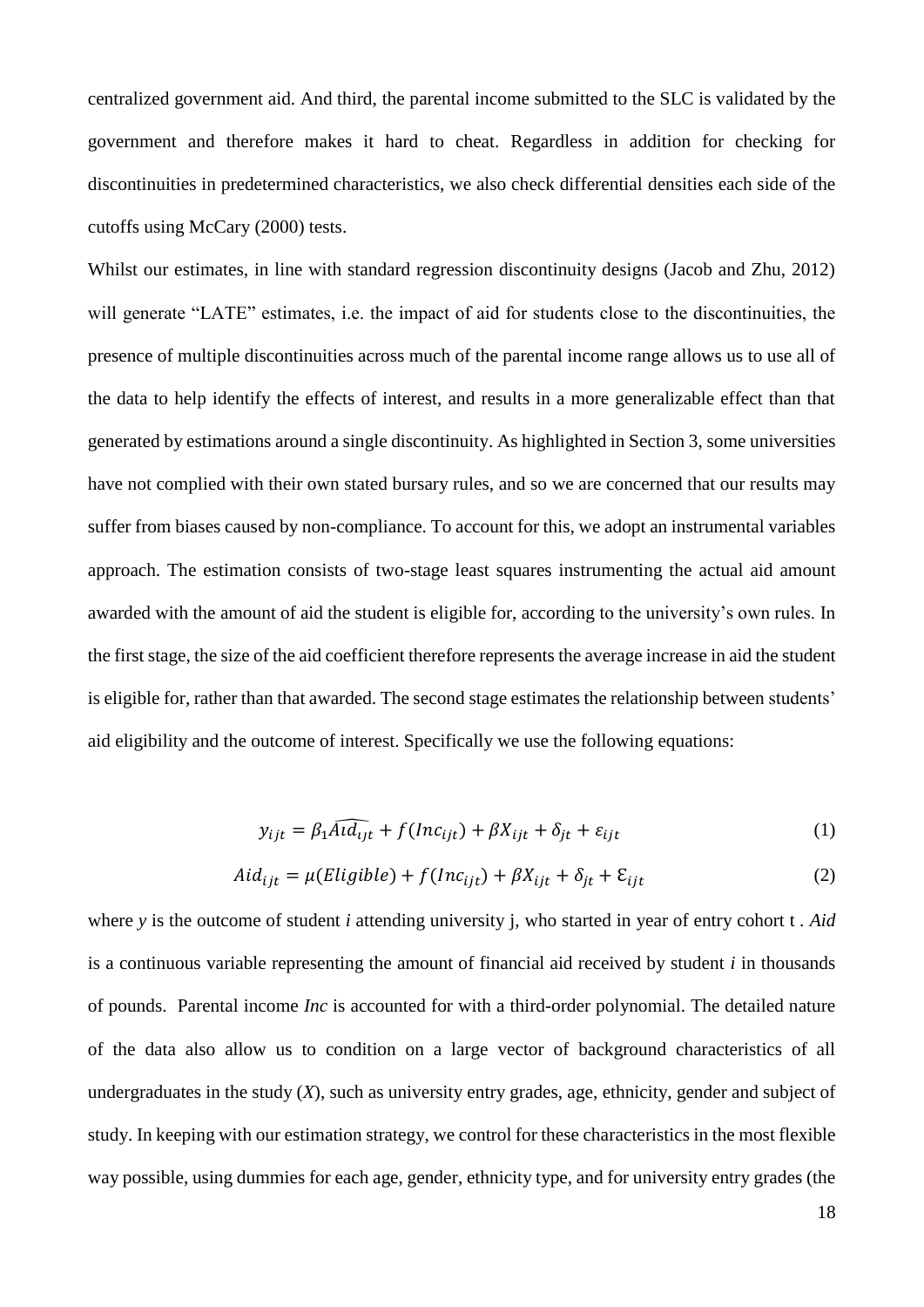latter variable spans from 0-300, therefore we have a series of 30 dummies for each 10 point range in entry grades). Included with these we additionally control for the national student financial aid award, which is means tested but differs from bursaries since it is awarded at the national rather than institutional level, hence has no across university variation, and only has two kinks. <sup>13</sup> Finally in our most demanding specification we include a set of university-year effects  $(\delta_{it})$ , which will provide us with the parameter of interest  $\beta_1$  the impact of an additional £1000 of financial aid on student outcome y, exploiting the nonlinear jumps in bursary awarded for a small change in income within an institution year group. We also present estimates that also use the within university variation over time, by including the institution and the year dummies separately.<sup>14</sup>

# **5. Empirical results**

<u>.</u>

We now use the empirical strategy described above to estimate the causal effects of means tested aid on enrolled students' outcomes such as obtaining a good degree, completing the three years of university and test scores in each year.

## A. Obtaining a *'Good Degree'*

Table 2 reports our estimates of the impact of aid on the probability of obtaining a good quality degree. In Panel A, we assume constant returns to financial aid, whilst in Panel B we allow for decreasing marginal returns by adding a quadratic term in aid. We report the effects for aid and aid squared, and for ease of interpretation, we present the marginal impact of £1000 of aid at the mean level of year 1 bursary aid (£782). In Panel C, we present the results of our 2SLS specification (i.e. equation 2), presenting marginal effects at mean coefficients of the reduced form and finally, the

<sup>&</sup>lt;sup>13</sup> Excluding the national grant scheme in the set of student characteristics does not significantly alter any of the results.

<sup>&</sup>lt;sup>14</sup> All standard errors presented are robust and clustered at the university level.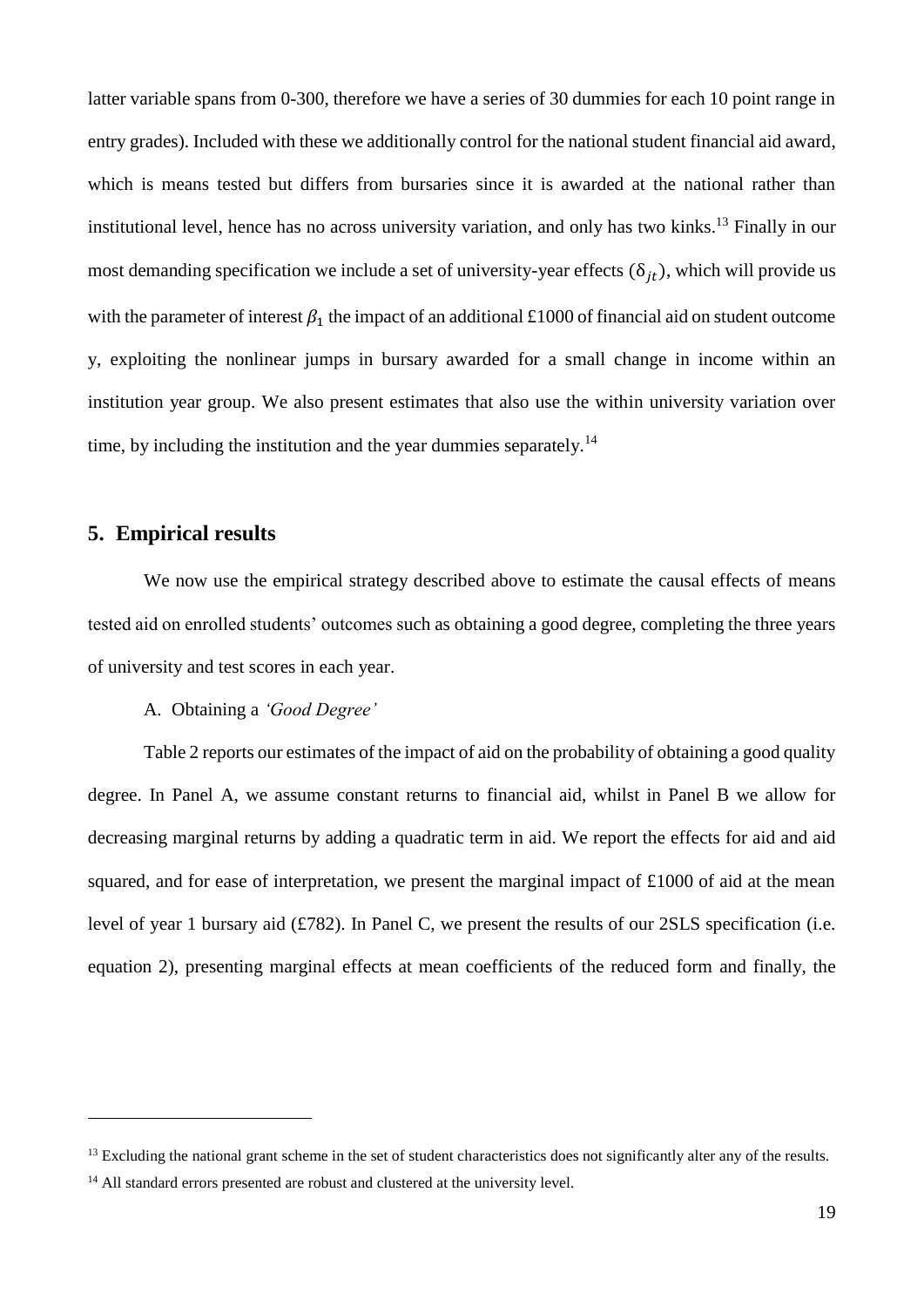2SLS coefficients (column 2). The quadratic term is always significant and the marginal effect at mean follows the same pattern as the linear effects.

Table 2 shows that, on average, at the mean value, a £1,000 increase in aid results in a 0.6 percentage point reduction in students' chances of graduating with a good degree (column 1, Panel B). There will be both positive and negative biases at play here. On the one hand, students from low income households are more likely to receive more financial aid, and are also less likely to achieve a good degree, generating a negative bias. On the other hand, students with high ability are likely to perform well at university, and are also more likely to attend prestigious richer institutions, which can afford to give out bigger bursaries; these factors would generate positive biases. In column 2 we address the first of these issues by controlling for a third order polynomial in parental income. As expected, this raises the coefficient (since poorer students, who tend to have worse outcomes receive bigger bursaries).

Students with higher prior test scores are likely to achieve good outcomes regardless and to the extent that they also attend institutions which give out larger bursaries, not controlling for them would bias up the estimate. In column 3 we additionally control for student characteristics (test scores, age, gender, ethnicity) which reduces the marginal impact to 0.075.

In column 4 we account for any differences across universities by including university fixed effects. The impact at the mean holds stable. Column 5 adds year effects accounting for any general increase in the probability of achieving a good degree over time. The final column (6) replaces the university and year effects with a set of indicators for each year university combination. This exploits the non-linear relationship between aid awarded and parental income. This shows that, at the mean bursary value a £1,000 increase in bursary aid at the mean increases the probability of gaining a good degree by 6.9 percentage points.

As is evident from Panel C, the 2SLS estimates are smaller than this. Here, the marginal effect coefficient reveals an increase in the possibility of gaining a good degree by 3.1 percentage points for a £1,000 increase in aid (significant at the 1% level). It is interesting that the results from this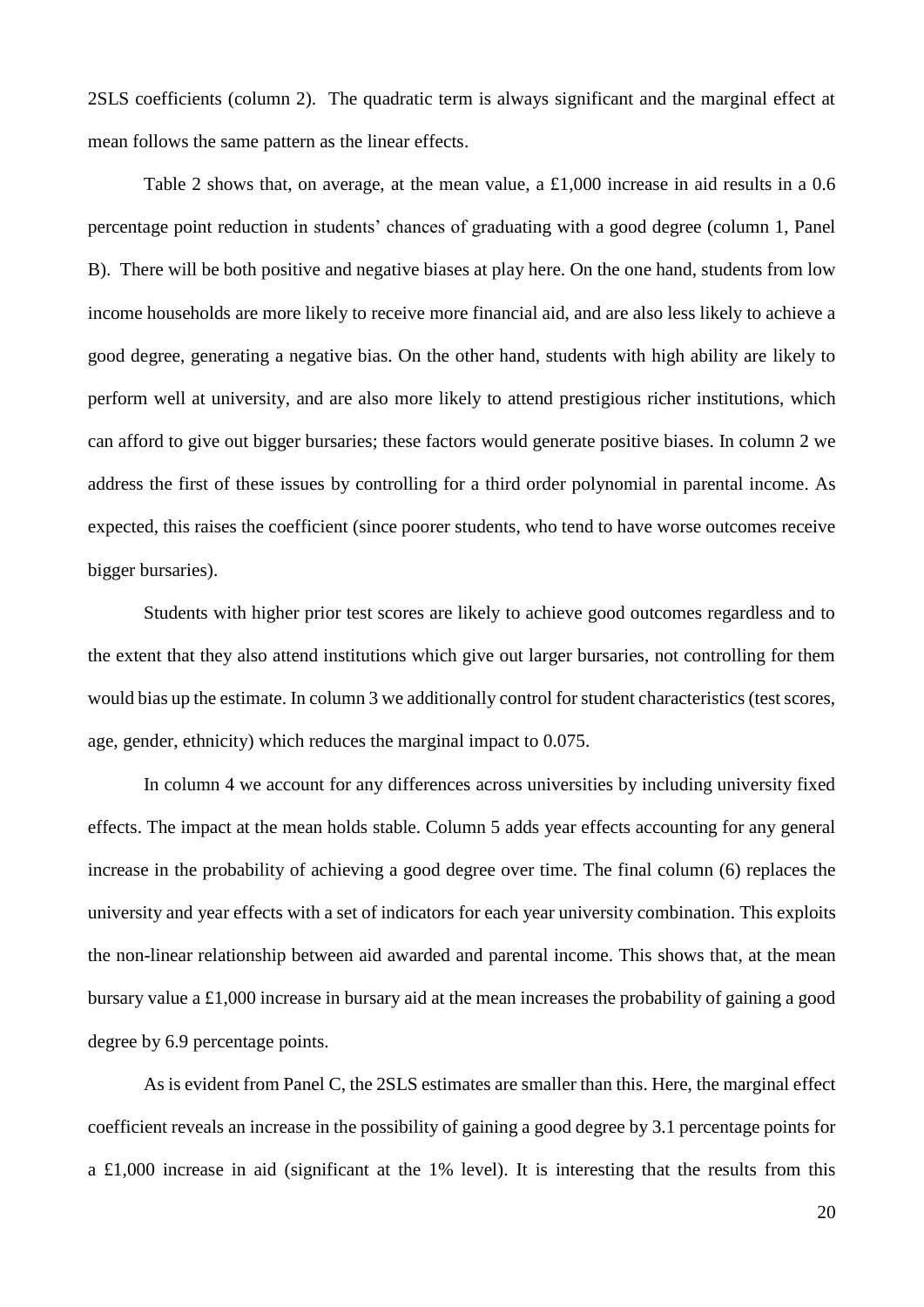specification are identical to those found in column 5 (Panel C), in which we exploit the variation arising from changes in bursary rules across cohorts within university. This is a less restrictive specification, but has the advantage of using more variation, and as the results indicate, may be sufficient.

The reduced form estimates also show a very similar estimate of the impact of aid eligibility on degree performance of 2.6 percentage points. This is perhaps unsurprising, given that there is only a small degree of non-compliance in our data. Nevertheless, our IV estimator is lower by a significant amount – enough for us to be concerned that there is a degree of (positive) bias caused by noncompliance in our data. Therefore the 2SLS estimator is our preferred specification; we conclude that a £1,000 increase in bursary aid increases students' likeliness of obtaining a good degree by 3.1 percentage points.

## B. Degree completion and course scores

What could be driving this increase in the chances of getting a good degree? We explore this in tables 3-4 by looking at the impact on completion of each academic year and annual course scores. All effects presented in these tables are the marginal impacts at the mean and are obtained from separate regressions. Table 3 first shows the impact of an additional £1,000 bursary award in first year on degree completion in the current and subsequent years. In each case, the full set of controls and a quadratic in bursaries is used. For our preferred 2SLS estimator (Panel B), we find evidence that bursary aid has a positive impact on completion. We find a £1,000 increase in aid improves students' likeliness to complete each year of the degree by between 1.4-1.9 percentage points, depending on the year of study. Note that this is a relatively small effect compared with that found by Bettinger (2004), bearing in mind exchange rates and inflation, who finds that a \$1,000 (£660 aprox) increase in Pell aid corresponds to a 4 percent reduction in the likelihood that students withdraw from college in first year. However, we should also bear in mind that completion rates are very high in the UK. So, if we consider that an average student attending an average university has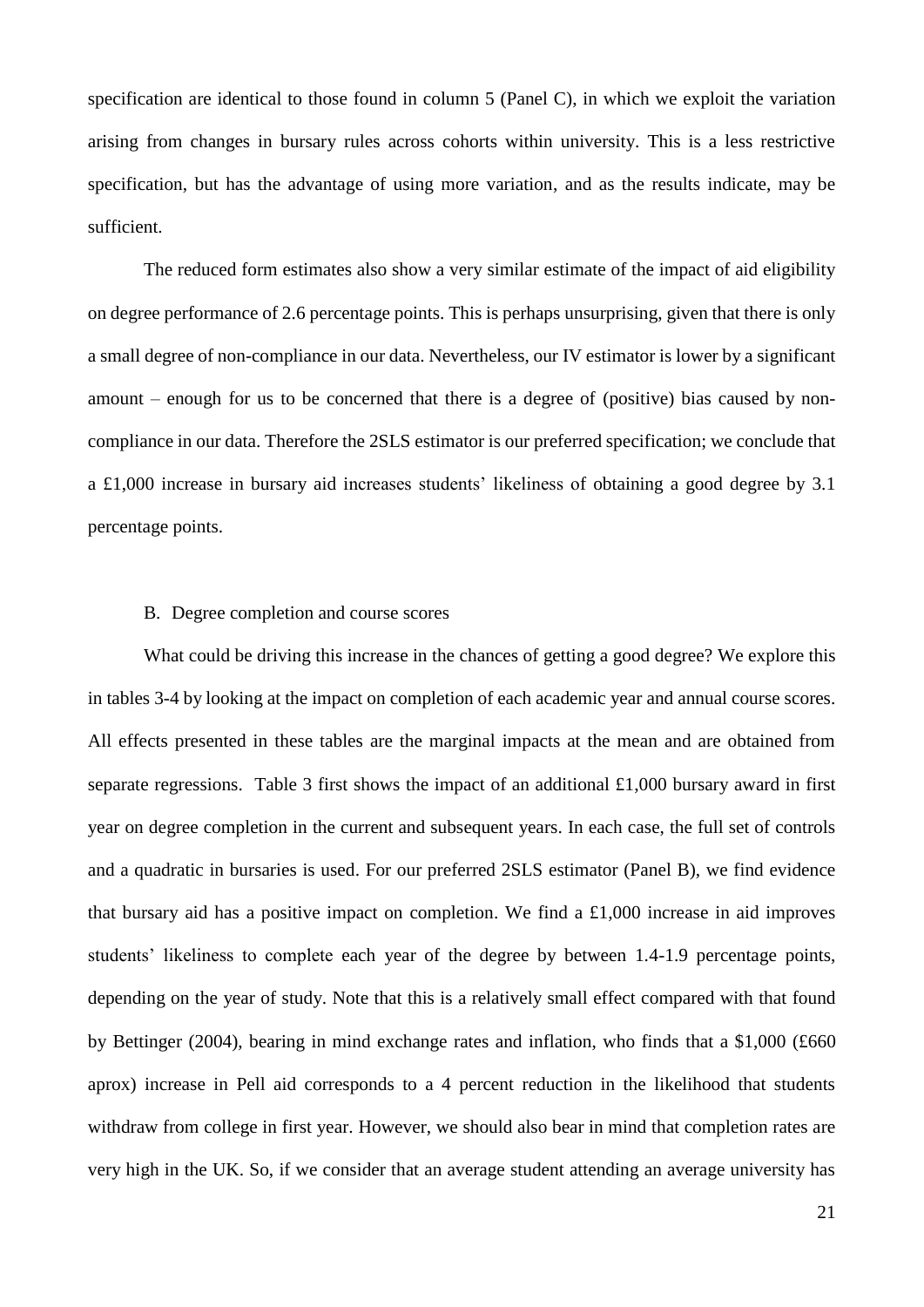an 86% likelihood of completing their degree, this implies that bursary aid increase the chances of completion by less than 2%.

It is interesting that the impact of aid on completion of final year is slightly lower than the impact of aid on obtaining a good degree – suggesting there may be some additional impact of aid coming through course scores.

This is examined more fully in Table 4, in which we present the results for an additional £1,000 of bursary on mean standardised course scores each year. Here we see a largely positive impact of bursaries – with the IV estimator showing an additional  $\pounds1,000$  of bursaries in the first year generating a 0.057 standard deviation increase in course scores in that year, and a 0.034 standard deviation in course scores in the second year.

In summary, our analysis shows a positive impact of bursary aid on degree performance, to the tune of 3.1 percentage points per £1,000. This positive impact appears to be driven by both an increased probability of completion (of as much as 1.9 percentage points) and improvements in test scores (of as much as 0.057 standard deviations). These impacts are relatively small (and smaller than those obtained by Bettinger (2009)). Around 62% of students in our sample currently obtain a good degree, whilst 86% complete their degrees.

### **6.2 Robustness Checks**

We perform a series of robustness checks on our IV estimates to determine their stability. These are shown in Table 5. The first row presents the marginal effects of aid in the first year of study at the mean for both the standard and IV models, with the outcome varying across the columns. The outcomes are complete the 1<sup>st</sup> year, standardised 1<sup>st</sup> year course scores, and obtain good degree in columns one, two and three respectively. As described in Section 4, we also conduct a falsification test of the effect of bursary aid on a predetermined outcome, in this case, standardised prior attainment test scores.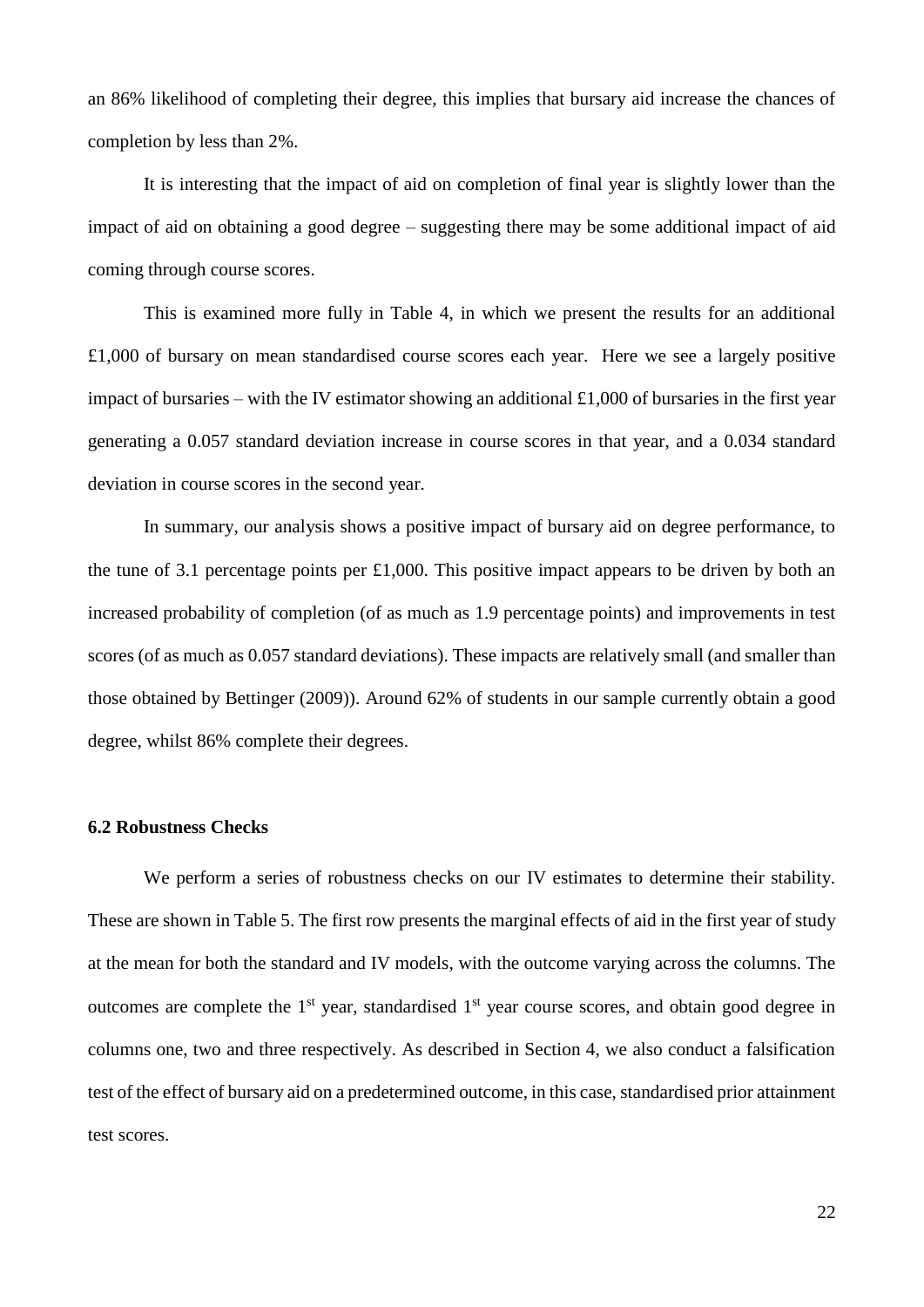Our main specification only uses students who could have potentially completed their course. However, we have data on all students that are currently studying at these 9 universities. Therefore the second panel shows estimates includes additional cohorts, including all current students (i.e. those for whom we can only observe to the end of first or second year), this increases the sample size by around 10,000. Reassuringly the estimates do not change significantly for completing the 1st year or 1<sup>st</sup> year test scores. We do not present estimates for Good Degree as they would be the same as the row above.

One of the arguments that we put forward is that comparisons can be made across universities, which we support by showing that there is common support in the entry test scores of students (See Figure 3). Three universities appear to be exceptions to this, university one has test scores mostly below that of the others, and universities nine and ten appear to only enrol high ability students. Therefore in the third panel we re-estimate the results excluding these universities. Again this appears to have very little effect on the results.

Finally, we show for each of these specifications, that there is no relationship between bursary aid and university entry scores. This is reassuring, suggesting that our set up is capturing the underlying relationship between outcomes and this score. However, we provide a further test of this, by experimenting with alternative polynomial specifications. This can be seen in Table 6.

# **7 Conclusion**

Financial barriers to higher education have the potential to exacerbate existing earning inequalities. Our findings suggest that higher levels of bursary aid improve student performance. Students who have been awarded a bursary increase their likelihood of gaining a good degree by 3.1 percentage points for each additional £1,000 awarded. The effect is driven by both improvements in test scores and completion rates. Our results are robust to different specifications and samples.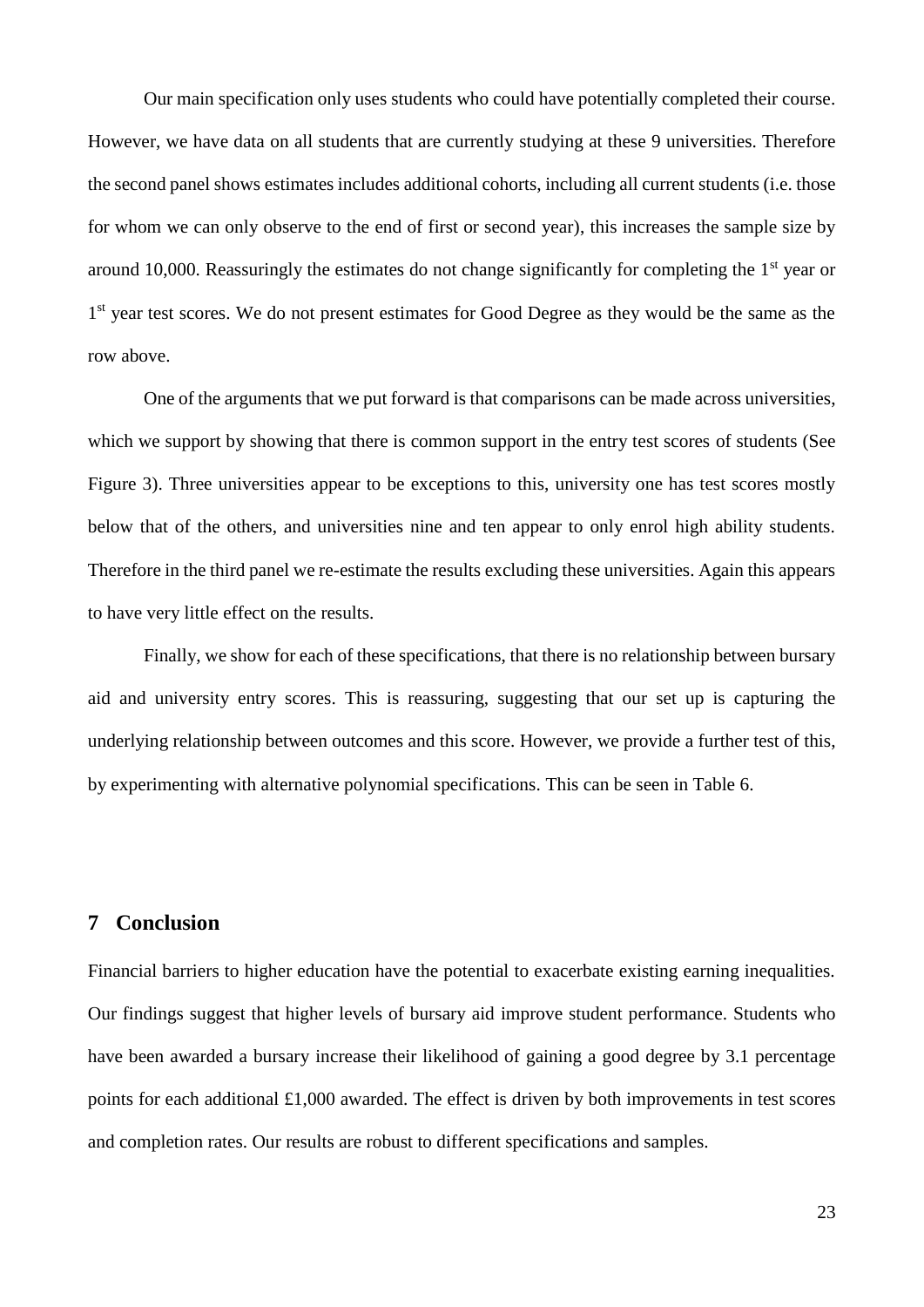# **References**

Bettinger, E (2004) 'How Financial Aid Affects Persistence', NBER Working Paper 10242, National Bureau of Economic Research

Bolton, P (2016) 'Student Loan Statistics' House of Commons Library, Briefing Paper, No1079

Bound, J. & S. Turner, (2002). Going to War and Going to College: Did WorldWar II and the G.I. Bill Increase Educational Attainment for Returning Veterans? Journal of Labor Economics. 20(4): 784-815.

Card, D., Lee, D., Pei, Z., & A. Weber, (2012), 'Nonlinear Policy Rules and the Identification and Estimation of Causal Effects in a Generalized Regression Kink Design', *NBER Working Paper 18565*, National Bureau of Economic Research

Corver, M., (2010) 'Have bursaries influenced choices between universities?', Research Paper 2010/06, Office for Fair Access, UK

Cerqua, A., & Pellegrini, G., (2014), 'Do subsidies to private capital boost firms' growth? A multiple regression discontinuity design approach', *Journal of Public Economics*, 109 (2014) 114–126

Dearden, L., E. Fitzsimons, and G. Wyness (2014). 'Money for nothing: Estimating the impact of student aid on participation in higher education', *Economics of Education Review,* Volume 43, December 2014, Pages 66–78

DesJardins, S.L., D.A. Ahlburg, and B.P. McCall. (2002). Simulating the Longitudinal Effects of Changes in Financial Aid on Student Departure from College. *The Journal of Human Resources*. 37 (3):653-679.

DesJardins, S.L., D.A. Ahlburg, and B.P. McCall. (1999). An Event History Model of Student Departure. *Economics of Education Review*. 18: 375-390.

DesJardins, S. L. and B. P. McCall (2010). Simulating the effects of financial aid packages on college student stopout, reenrollment spells, and graduation chances. *The Review of Higher Education* 33 (4), 513–541

Dynarski, S. (2000) 'Hope for Whom? Financial Aid for the Middle Class and Its Impact on College Attendance', *National Tax Journal*, 53, 629–61.

Dynarski, S. (2003) 'Does Aid Matter? Measuring the Effect of Student Aid on College Attendance and Completion', *American Economic Review*, 93, 279–88.

Garibaldi, P., F. Giavazzi, A. Ichino, and E. Rettore (2012). College cost and time to complete a degree: Evidence from tuition discontinuities. *Review of Economics and Statistics* 94 (3), 699–711.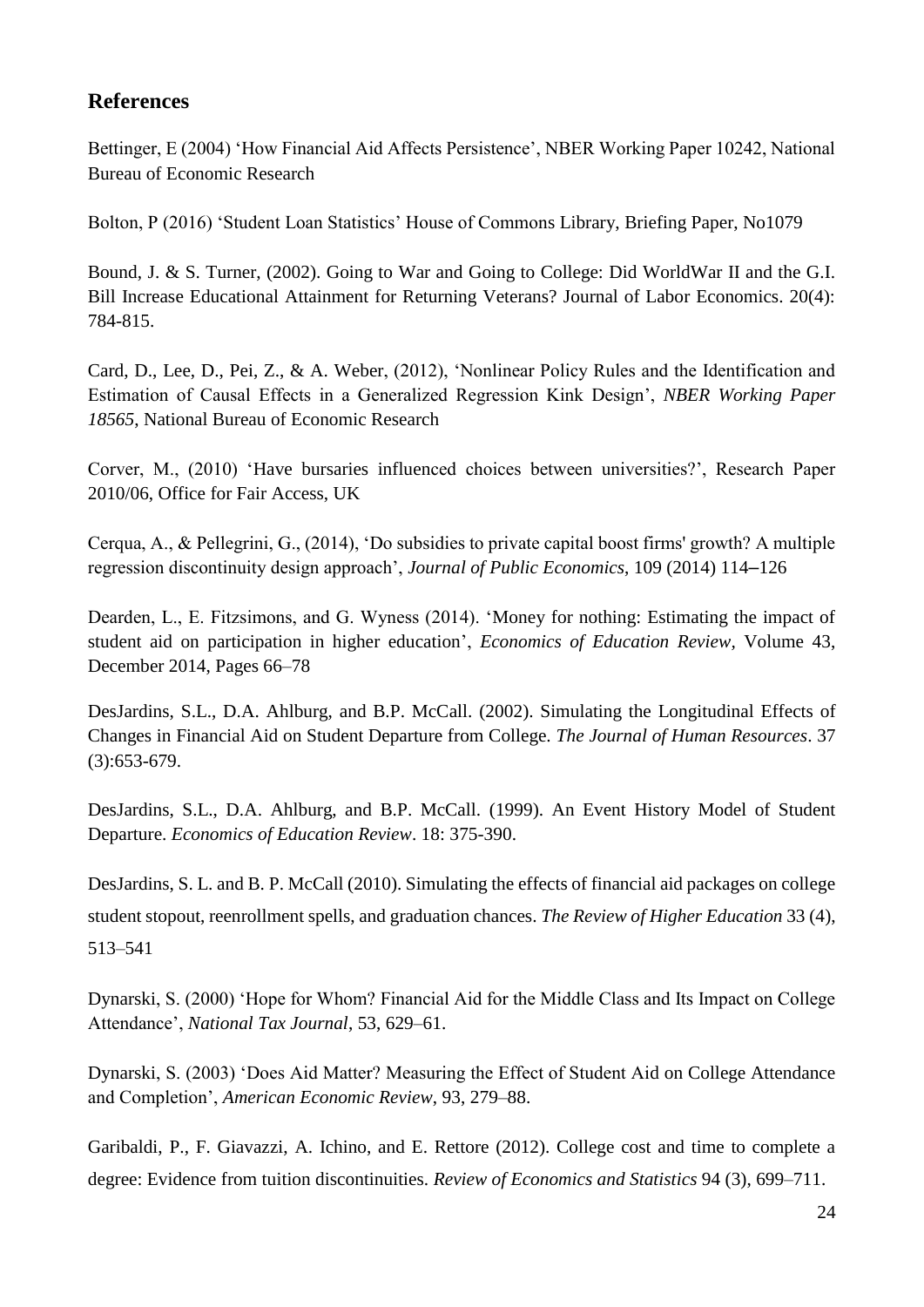Guryan, J (2004) in Hoxby, C (ed), 'College Choices: The Economics of Where to Go, When to Go, and How to Pay for it, National Bureau of Economic Research Conference Report

HEFCE (2013), 'Non-continuation rates at English HEIs', Higher Education Funding Council for England

Joensen, J. (2013). Timing and Incentives: Impacts of Student Aid on Academic Achievement. mimeo, Stockholm School of Economics.

Kane, T. (1995) 'Rising Public College Tuition and College Entry: How Well Do Public Subsidies Promote Access to College?', *National Bureau of Economic Research (NBER) Working Paper 5164.*

Nielsen, H.S., T. Sorensen, C. Taber, 'Estimating the effect of student aid on college enrollment: Evidence from a government grant policy reform', *American Economic Journal: Economic Policy*, 2 (2) (2010), pp. 185–215

OFFA (2015) 'Access agreements for 2015-16: key statistics and analysis', Report no 2014/06, Office for Fair Access, Bristol

Oreopoulos, P, D. Lang & J. Angrist, 2009. "Incentives and Services for College Achievement: Evidence from a Randomized Trial," Ame*rican Economic Journal: Applied Economics*, American Economic Association, vol. 1(1), pages 136-63, January.

Shapiro, D., Dundar, A., Chen, J., Ziskin, M., Park, E., Torres, V., & Chiang, Y. (2012, November). Completing College: A National View of Student Attainment Rates (Signature Report No. 4). Herndon, VA: National Student Clearinghouse Research Center

Seftor, N. & S. Turner, (2002) 'Back to School: Federal Student Aid Policy and Adult College Enrollment', *Journal of Human Resources*, 37, 336–52.

Sjoquist and Winters (2012), 'State Merit-based Financial Aid Programs and College Attainment', IZA DP No. 6801

Schudde, L. & Scott-Clayton, J (2014), 'Pell Grants as Performance-Based Aid? An Examination of Satisfactory Academic Progress Requirements in the Nation's Largest Need-Based Aid Program', CAPSEE Working Paper, December 2014

Scott-Clayton, J (2011), 'On Money and Motivation: A Quasi-Experimental Analysis of Financial Incentives for College Achievement', *Journal of Human Resources* Summer 2011 vol. 46 no. 3 614- 646

Tobias, J. (2003). Are Returns to Schooling Concentrated among the Most Able? A Semiparametric Analysis of the Ability-Earnings Relationships. *Oxford Bulletin of Economics and Statistics*. 65(1): 1-29.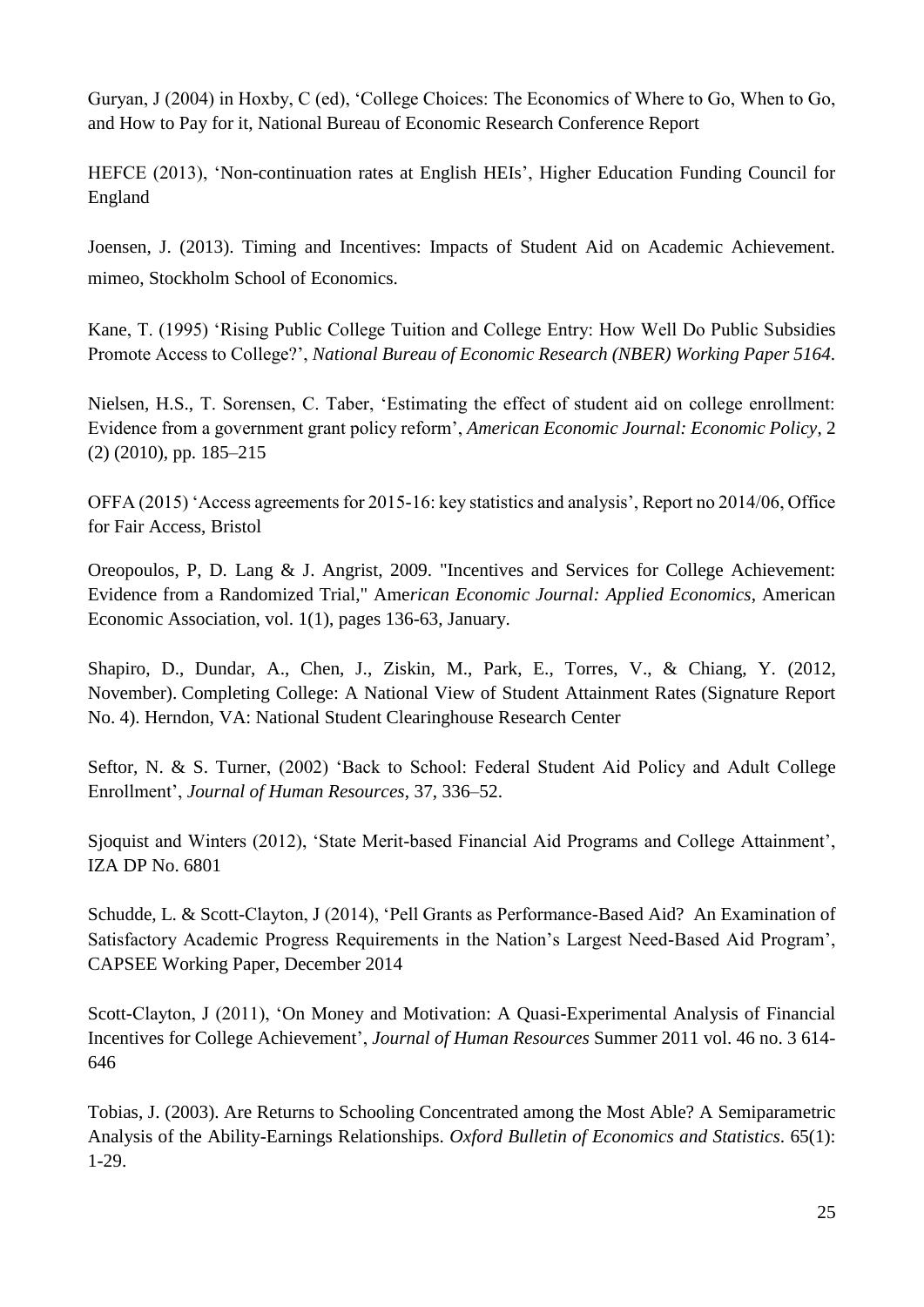UCAS (2015) 'End of Cycle 2014 Data Resources; Acceptances by provider country and domicile', University College Admissions System, available at: [https://www.ucas.com/sites/default/files/eoc\\_data\\_resource\\_2014-dr3\\_005\\_01\\_0.pdf](https://www.ucas.com/sites/default/files/eoc_data_resource_2014-dr3_005_01_0.pdf)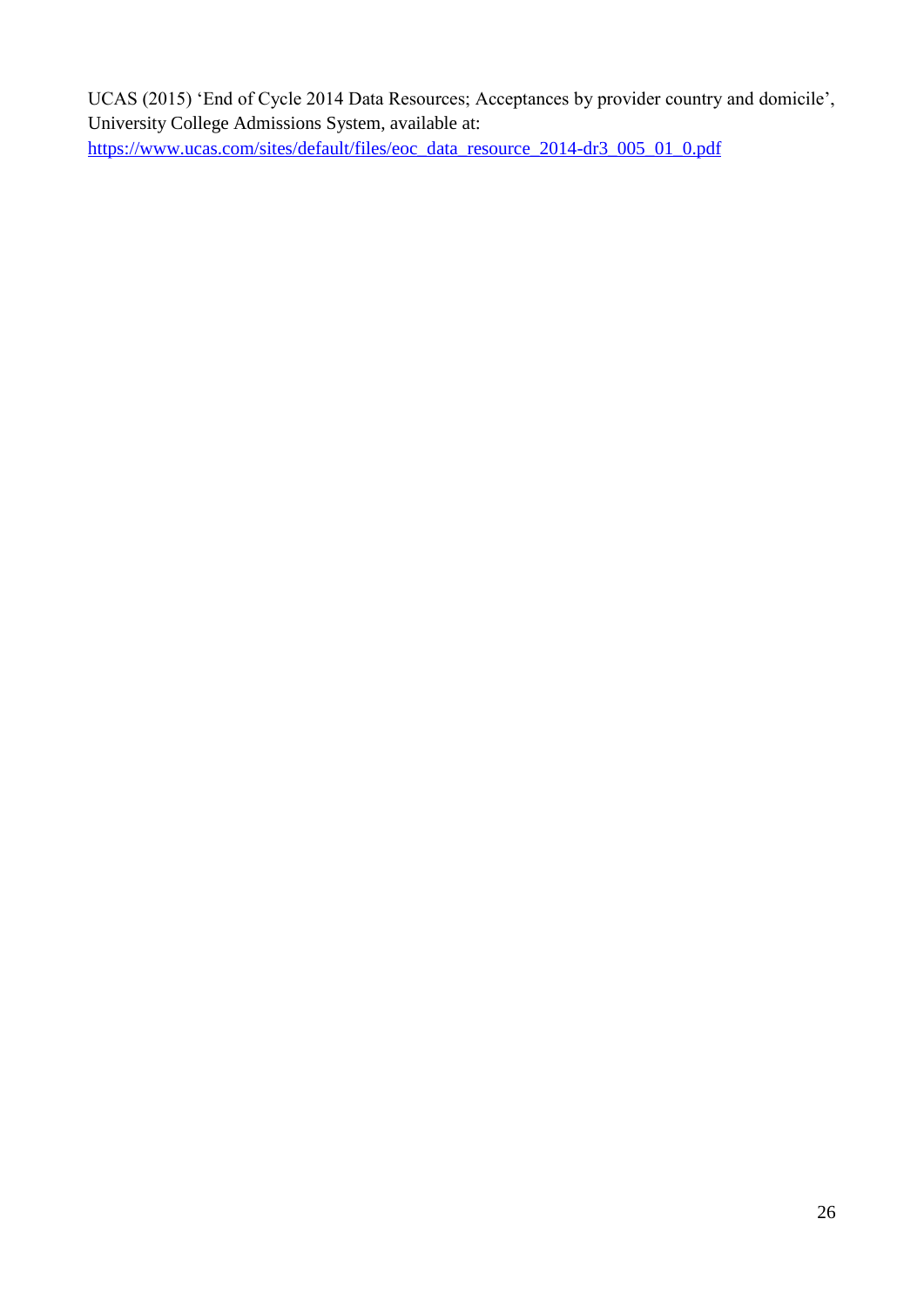**Figure 1: Average bursary by parental income and university**



*Notes: Each point represents the mean financial aid received at each university by parental income deciles of the estimation sample. Financial aid averaged over all academic years and cohorts. Source administrative data from the 10 universities.*

#### **Figure 2: Financial Aid Schedules at University X over time**



*Notes: Figure 2 represents the financial aid schedules for first year students for an anonymous English university for students entering in the years 2006 through to 2010.*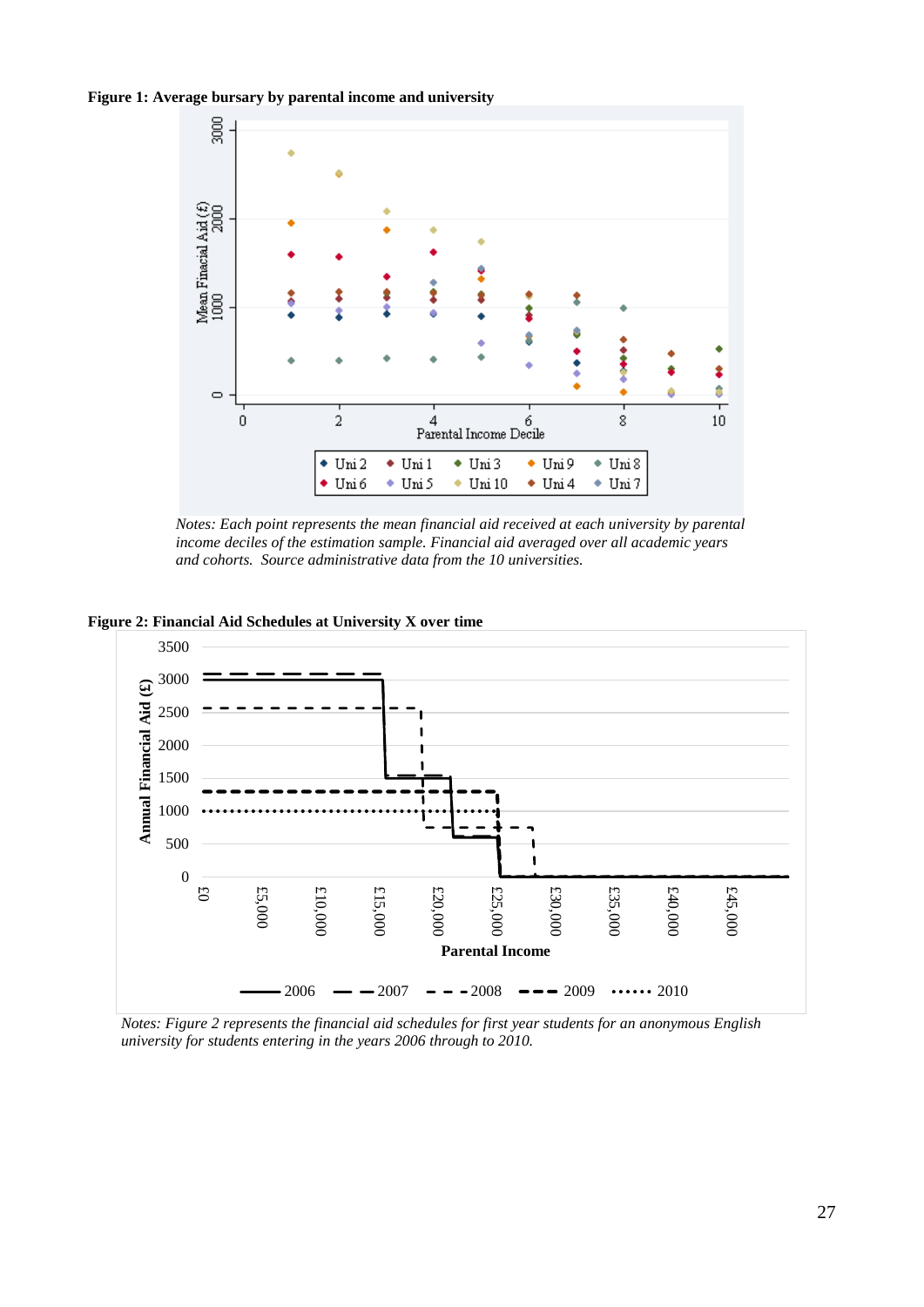

*Notes: Figure 3 shows box plots of the entry qualification scores of students attending each university in the estimation sample. The ends of each box represent the 25th and 75th percentiles in entry qualification scores. Source administrative data from the 10 universities.*





*Notes: Figure 4 shows household income and bursary receipt for every first-year student within university 4, in 2008. The horizontal and vertical lines show the different bursary levels advertised by the university at each income level.*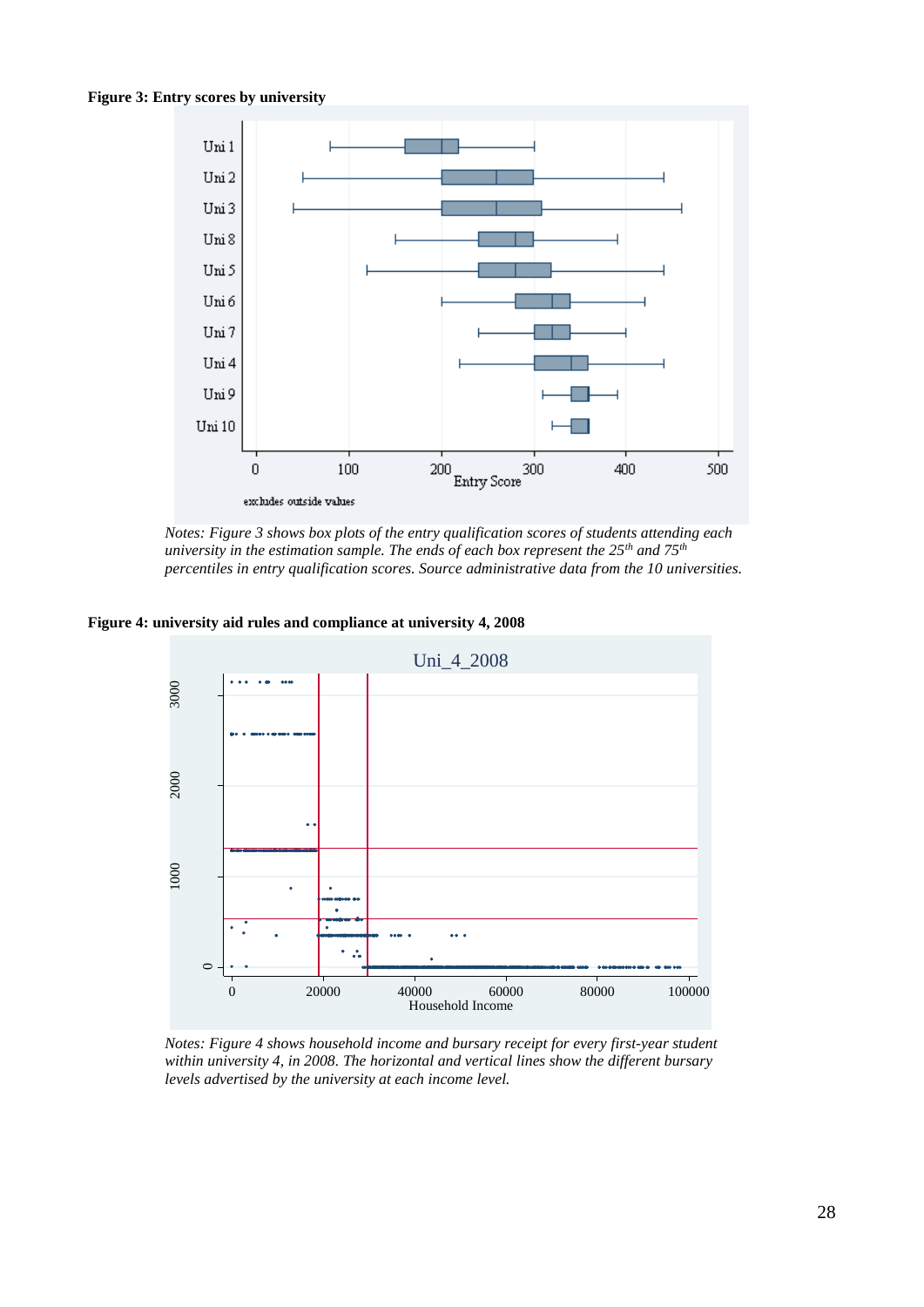### **Table 1: Characteristics and student outcomes**

|                         | Mean     | Std dev. |
|-------------------------|----------|----------|
| Household Inc           | £23,399  | £18,397  |
| Grant                   | £2,063   | £1,032   |
| <b>Bursary</b>          | £782     | £640     |
|                         |          |          |
| <b>Entry Points</b>     | 283.76   | 79.71    |
| Male                    | 0.43     | 0.50     |
| White                   | 0.80     | 0.40     |
| Age on Entry            | 20.15    | 4.92     |
| Complete                |          |          |
| 1st Year                | 0.92     | 0.27     |
| 2nd Year                | 0.88     | 0.32     |
| 3rd Year                | $0.86\,$ | 0.35     |
| Dropout                 |          |          |
| 1st Year                | 0.08     | 0.27     |
| 2nd Year                | 0.04     | 0.20     |
| 3rd Year                | 0.02     | 0.14     |
| Standardised Scores Yr1 |          |          |
| 1st Year                | $0.00\,$ | 1.00     |
| 2nd Year                | 0.00     | 1.00     |
| 3rd Year                | 0.00     | 1.00     |
|                         |          |          |
| "Good Degree"           | 0.61     | 0.49     |
| $\underline{N}$         | 28,844   |          |

Notes: sample consists of those who have had a bursary at some point during university. Also sample consists only of those students whose final outcome can be observed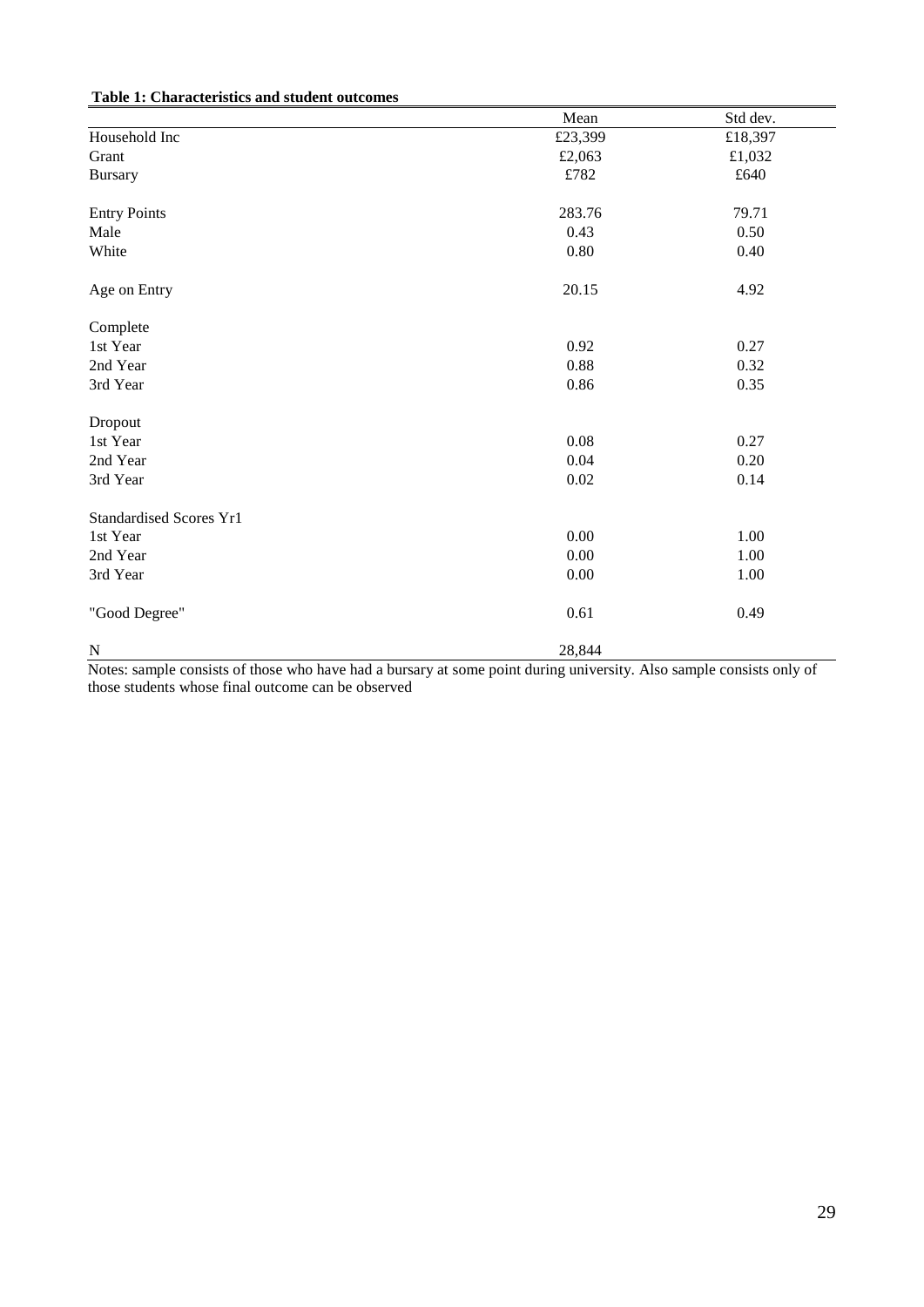| P(Good Degree)                            | (1)         | (2)          | (3)          | (4)          | (5)          | (6)          |
|-------------------------------------------|-------------|--------------|--------------|--------------|--------------|--------------|
| Panel A                                   |             |              |              |              |              |              |
| 1 <sup>st</sup> year financial aid        | 0.011       | $0.087***$   | $0.041**$    | $0.032**$    | $0.035***$   | $0.032**$    |
| awarded                                   | (0.017)     | (0.018)      | (0.016)      | (0.013)      | (0.012)      | (0.012)      |
| Panel B                                   |             |              |              |              |              |              |
| 1 <sup>st</sup> year financial            | $-0.039$    | $0.134***$   | $0.122***$   | $0.142***$   | $0.140***$   | $0.129***$   |
| aid                                       | (0.039)     | (0.030)      | (0.023)      | (0.024)      | (0.024)      | (0.024)      |
| 1 <sup>st</sup> year financial            | $0.021*$    | $-0.017*$    | $-0.030***$  | $-0.042***$  | $-0.040***$  | $-0.038***$  |
| aid squared                               | (0.011)     | (0.009)      | (0.008)      | (0.008)      | (0.008)      | (0.008)      |
|                                           |             |              |              |              |              |              |
| Marginal effect                           | $-0.006$    | $0.107***$   | $0.075***$   | $0.077***$   | $0.077***$   | $0.069***$   |
| at mean                                   | (0.025)     | (0.019)      | (0.013)      | (0.013)      | (0.013)      | (0.012)      |
| R-squared                                 | 0.001       | 0.023        | 0.114        | 0.127        | 0.127        | 0.137        |
| Panel C                                   |             |              |              |              |              |              |
| Reduced form $-1st$                       | $-0.049**$  | $0.057*$     | $0.038**$    | $0.027**$    | $0.026***$   | $0.026***$   |
| year financial rules                      | (0.020)     | (0.028)      | (0.015)      | (0.012)      | (0.009)      | (0.009)      |
| IV-1 <sup>st</sup> year Financial         | $-0.058***$ | $0.061**$    | $0.036**$    | $0.030**$    | $0.031***$   | $0.031***$   |
| aid                                       | (0.022)     | (0.028)      | (0.016)      | (0.012)      | (0.011)      | (0.010)      |
|                                           | 0.004       | 0.022        | 0.113        | 0.125        | 0.126        | 0.136        |
| R-Squared                                 |             |              |              |              |              |              |
| Sheas's Adj-P R^2                         | 0.756       |              | 0.529        | 0.490        | 0.474        | 0.472        |
| <b>Bursary</b><br>Sheas's Adj-P R^2       |             | 0.590        |              |              |              |              |
| Bursary $\gamma$ 2                        | 0.796       | 0.673        | 0.610        | 0.567        | 0.552        | 0.548        |
| Parental Income                           |             | $\checkmark$ | $\checkmark$ | $\checkmark$ | $\checkmark$ | ✓            |
| <b>Student Characteristics</b>            |             |              | $\checkmark$ | $\checkmark$ | $\checkmark$ | $\checkmark$ |
|                                           |             |              |              | $\checkmark$ | $\checkmark$ |              |
| <b>University Effects</b><br>Year Effects |             |              |              |              | $\checkmark$ |              |
|                                           |             |              |              |              |              | $\checkmark$ |
| University*Year Effects                   |             |              |              |              |              |              |

**Table 2: Impact of financial aid on probability of obtaining a good degree**

Notes: Coefficients in panel C show marginal effect at mean bursary amount. Good degree defined as being equal to 1 for those students obtaining a first class or upper second class degree, and 0 for all other outcomes, including drop out. Sample consists only of those students whose final outcome can be observed. Standard errors are in parenthesis, and are clustered at institution\*year level.\*  $p < 0.1$ .\*\*  $p < 0.05$ .\*\*\*  $p < 0.01$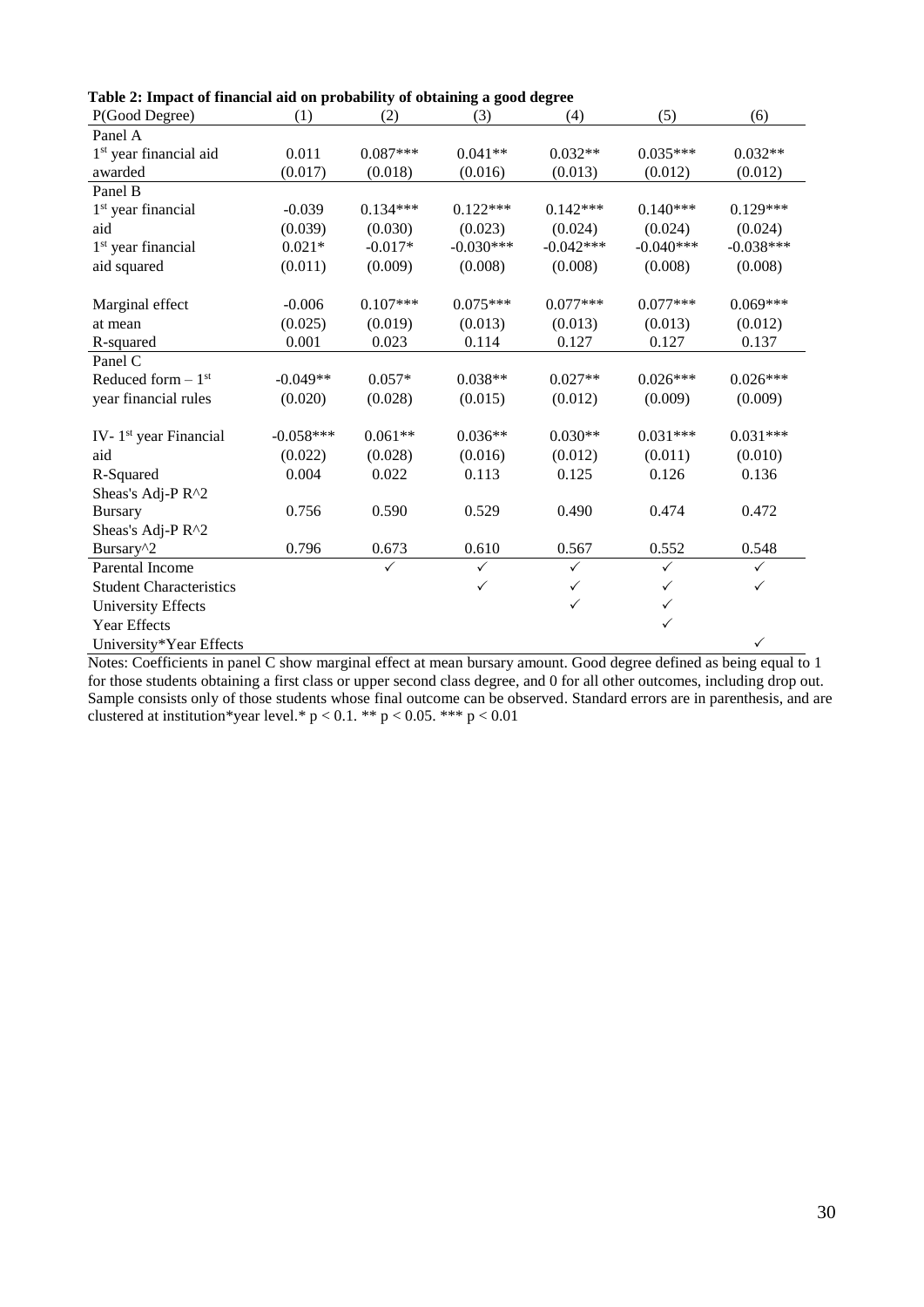|                                                          | Table 3: Impact of financial aid on probability of completion   |
|----------------------------------------------------------|-----------------------------------------------------------------|
| $\mathbf{D}(\mathbf{C} \cup \mathbf{C} \cup \mathbf{C})$ | $C_{\rm max}$ 1.4. 1st $C_{\rm max}$ 1.4. 2nd $C_{\rm max}$ 1.4 |

| P(Complete)                    | Complete 1 <sup>st</sup> | Complete $2nd$ | Complete $3rd$ |             |
|--------------------------------|--------------------------|----------------|----------------|-------------|
|                                | year                     | year           | year           | Good degree |
|                                | (1)                      | (2)            | (3)            | (4)         |
| Panel A                        |                          |                |                |             |
| $1st$ year financial aid       | $0.074***$               | $0.086***$     | $0.087***$     | $0.069***$  |
| awarded                        | (0.019)                  | (0.018)        | (0.018)        | (0.012)     |
| Panel B                        |                          |                |                |             |
| IV- $1st$ year Financial       | $0.025**$                | $0.031**$      | $0.033**$      | $0.056***$  |
| aid                            | (0.011)                  | (0.014)        | (0.016)        | (0.018)     |
| IV- $1st$ year Financial       | $-0.007**$               | $-0.010**$     | $-0.009*$      | $-0.016***$ |
| aid squared                    | (0.003)                  | (0.004)        | (0.005)        | (0.005)     |
| Marginal effect                | $0.014**$                | $0.016**$      | $0.019**$      | $0.031***$  |
| at mean                        | (0.006)                  | (0.008)        | (0.009)        | (0.010)     |
| R-Squared                      | 0.126                    | 0.113          | 0.114          | 0.136       |
| Parental Income                |                          |                | ✓              |             |
| <b>Student Characteristics</b> |                          | ✓              | ✓              | ✓           |
| University*Year Effects        |                          |                |                |             |

Notes: Coefficients presented are of marginal effects at mean bursary amount. Sample sizes vary by year as students drop out. Sample consists only of those students whose final outcome can be observed. Sample consists only of those students whose final outcome can be observed. Standard errors are in parenthesis, and are clustered at institution\*year level.\* p < 0.1. \*\* p < 0.05. \*\*\* p < 0.01

#### **Table 4: Impact of financial aid on course scores**

| P(Course Scores)               | Course scores 1 <sup>st</sup> | Course scores $2nd$ | Course scores 3rd |             |
|--------------------------------|-------------------------------|---------------------|-------------------|-------------|
|                                | year                          | year                | year              | Good degree |
|                                | (1)                           | (2)                 | (3)               | (4)         |
| Panel A                        |                               |                     |                   |             |
| $1st$ year financial aid       | $0.093***$                    | $0.052**$           | $0.055***$        | $0.069***$  |
| awarded                        | (0.026)                       | (0.021)             | (0.018)           | (0.012)     |
| Panel B                        |                               |                     |                   |             |
| IV- $1st$ year Financial       | $0.119***$                    | $0.073**$           | 0.035             | $0.056***$  |
| aid                            | (0.027)                       | (0.031)             | (0.039)           | (0.018)     |
| IV- $1st$ year Financial       | $-0.039***$                   | $-0.024**$          | $-0.008$          | $-0.016***$ |
| aid squared                    | (0.007)                       | (0.011)             | (0.013)           | (0.005)     |
| Marginal effect                | $0.057***$                    | $0.034**$           | 0.022             | $0.031***$  |
| at mean                        | (0.016)                       | (0.016)             | (0.021)           | (0.010)     |
| R-Squared                      | 0.085                         | 0.096               | 0.085             | 0.136       |
| Parental Income                |                               | ✓                   |                   | ✓           |
| <b>Student Characteristics</b> |                               |                     |                   |             |
| University*Year Effects        |                               |                     |                   | ✓           |

Notes: Coefficients presented are of marginal effects at mean bursary amount. Sample sizes vary by year as students drop out. Sample consists only of those students whose final outcome can be observed. Sample consists only of those students whose final outcome can be observed. Standard errors are in parenthesis, and are clustered at institution\*year level.\*  $p < 0.1$ .\*\*  $p < 0.05$ .\*\*\*  $p < 0.01$